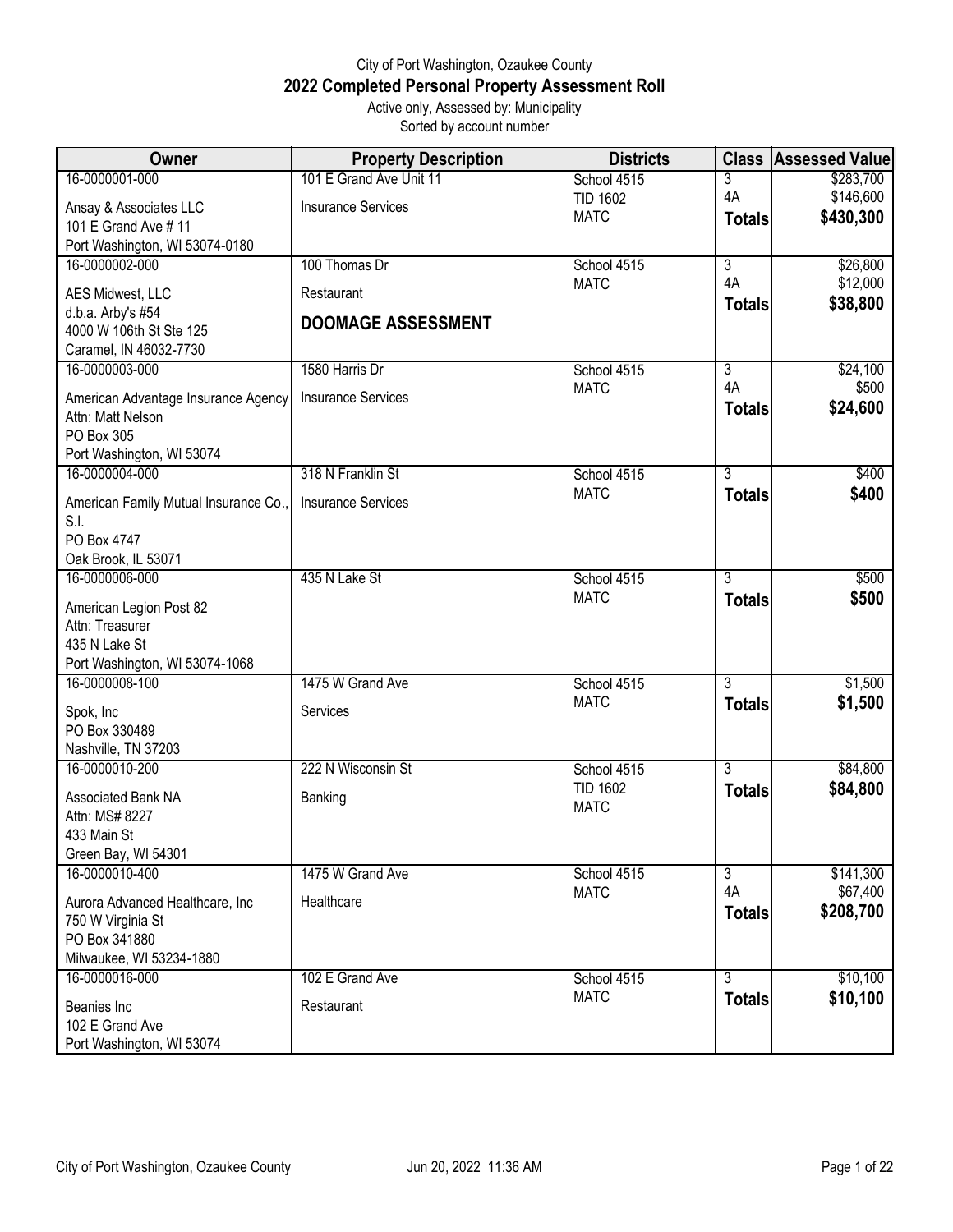| <b>Owner</b>                                        | <b>Property Description</b> | <b>Districts</b>           |                      | <b>Class Assessed Value</b> |
|-----------------------------------------------------|-----------------------------|----------------------------|----------------------|-----------------------------|
| 16-0000017-000                                      | 119 N Franklin St           | School 4515                |                      | \$30,500                    |
| Benaczak, Inc                                       | Grocery                     | <b>MATC</b>                | <b>Totals</b>        | \$30,500                    |
| d.b.a. Bernies Fine Meats<br>119 N Franklin St      |                             |                            |                      |                             |
| Port Washington, WI 53074                           |                             |                            |                      |                             |
| 16-0000018-000                                      | 135 E Grand Ave             | School 4515                | $\overline{3}$       | \$316,300                   |
| Port Washington Hotel, LLC                          | Hotel/Motel                 | <b>MATC</b>                | 4A                   | \$79,700                    |
| d.b.a. Holiday Harbor View                          | <b>DOOMAGE ASSESSMENT</b>   |                            | <b>Totals</b>        | \$396,000                   |
| 230 Horizon Dr # 102-B<br>Verona, WI 53593          |                             |                            |                      |                             |
| 16-0000019-000                                      | 700 N Wisconsin St          | School 4515                | $\overline{3}$       | \$100                       |
| Kissinger Appliance & TV                            | Sales & Service             | <b>MATC</b>                | 4A                   | \$100                       |
| Attn: Jim Kissinger                                 |                             |                            | <b>Totals</b>        | \$200                       |
| 6130 Wilson Dr<br>Allenton, WI 53002                |                             |                            |                      |                             |
| 16-0000032-000                                      | 1000 N Wisconsin St Unit 1  | School 4515                | $\overline{3}$       | \$16,200                    |
| Centre Court Hair Design                            | Salon                       | <b>MATC</b>                | 4A                   | \$400                       |
| Attn: Cindy Goebel, Pres                            |                             |                            | <b>Totals</b>        | \$16,600                    |
| 1000 N Wisconsin St #1<br>Port Washington, WI 53074 |                             |                            |                      |                             |
| 16-0000033-000                                      | 228 E Main St               | School 4515                | $\overline{3}$       | \$6,900                     |
| China King Restaurant                               | Restaurant                  | <b>TID 1602</b>            | <b>Totals</b>        | \$6,900                     |
| Attn: Wai Chu Cheng                                 | <b>DOOMAGE ASSESSMENT</b>   | <b>MATC</b>                |                      |                             |
| 228 E Main St                                       |                             |                            |                      |                             |
| Port Washington, WI 53074<br>16-0000036-000         | 101 E Grand Ave             | School 4515                | 4A                   | \$7,600                     |
| The Coca-Cola Co                                    | Leasing                     | <b>TID 1602</b>            | <b>Totals</b>        | \$7,600                     |
| Attn: Fountain Property Tax NAT 8                   |                             | <b>MATC</b>                |                      |                             |
| PO Box 1734                                         |                             |                            |                      |                             |
| Atlanta, GA 30301<br>16-0000038-000                 | 233 E Pier St               | School 4515                | $\overline{3}$       | \$300                       |
| <b>Commercial Appraisal</b>                         | Appraisals                  | <b>MATC</b>                | 4A                   | \$200                       |
| Attn: Pat Wilborn                                   | <b>DOOMAGE ASSESSMENT</b>   |                            | <b>Totals</b>        | \$500                       |
| 233 E Pier St<br>Port Washington, WI 53074          |                             |                            |                      |                             |
| 16-0000039-000                                      | 209 W Seven Hills Rd        | School 4515                | $\overline{3}$       | \$1,300                     |
| Via Moda Group, LLC                                 | Salon                       | <b>MATC</b>                | <b>Totals</b>        | \$1,300                     |
| d.b.a. Cost Cutters #6585                           |                             |                            |                      |                             |
| 2370 N Terrace Ave<br>Milwuakee, WI 53211           |                             |                            |                      |                             |
| 16-0000040-000                                      | 1317 W Grand Ave            | School 4515                | $\overline{3}$       | \$13,200                    |
| Josh E. Leute, DDS                                  | Dentistry                   | <b>MATC</b>                | <b>Totals</b>        | \$13,200                    |
| 1317 W Grand Ave                                    |                             |                            |                      |                             |
| Port Washington, WI 53074                           |                             |                            |                      |                             |
| 16-0000042-000                                      | 1407 W Grand Ave            | School 4515<br><b>MATC</b> | $\overline{3}$<br>4A | \$21,000<br>\$1,000         |
| S & L Properties Port Washington<br>d.b.a. Culvers  | Restaurant                  |                            | <b>Totals</b>        | \$22,000                    |
| 2651 Kirking Ct                                     | <b>DOOMAGE ASSESSMENT</b>   |                            |                      |                             |
| Portage, WI 53901                                   |                             |                            |                      |                             |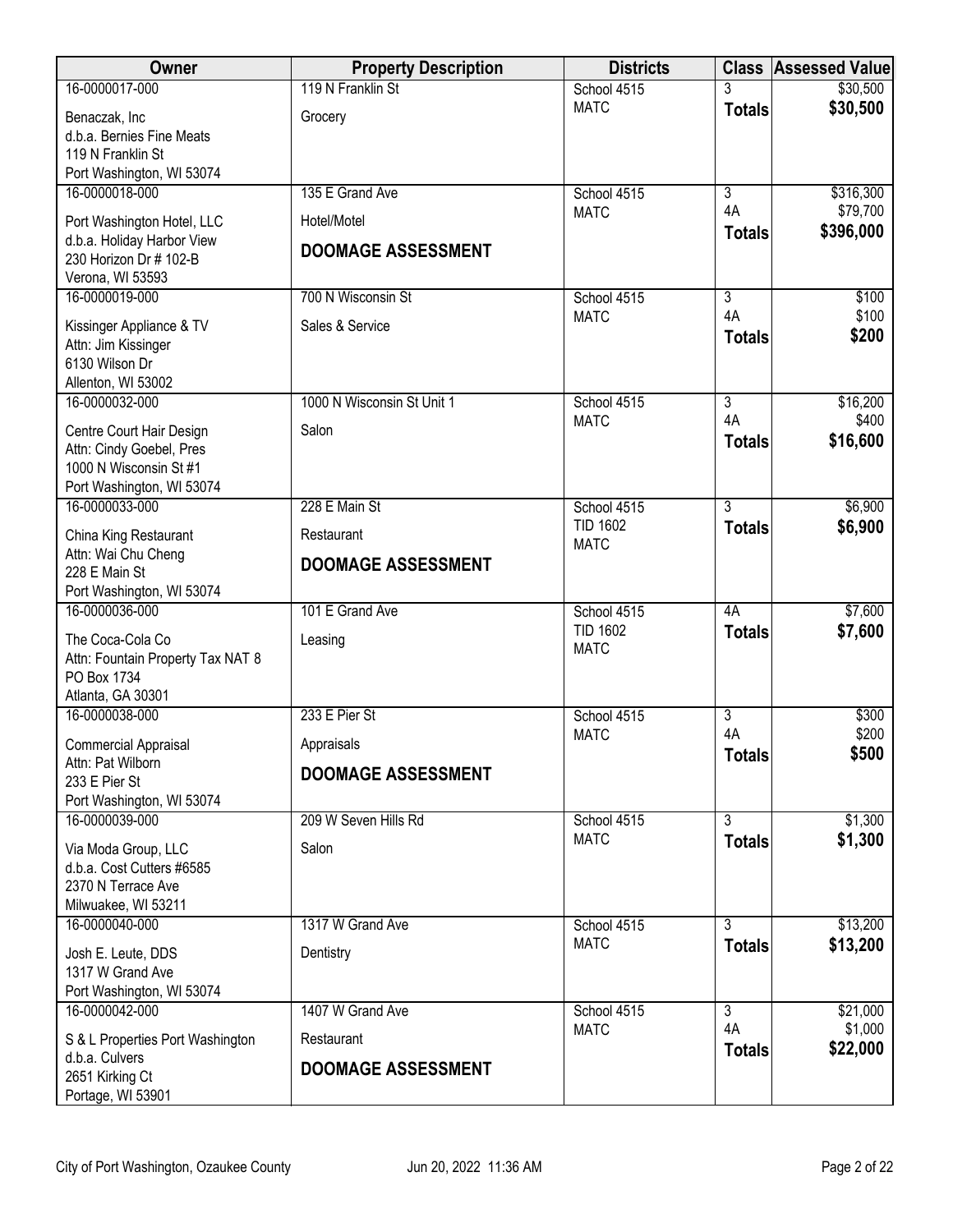| Owner                                                | <b>Property Description</b> | <b>Districts</b>               |                      | <b>Class Assessed Value</b> |
|------------------------------------------------------|-----------------------------|--------------------------------|----------------------|-----------------------------|
| 16-0000044-000                                       | 218 E Main St               | School 4515                    |                      | \$12,400                    |
| Dockside Deli                                        | Restaurant                  | <b>TID 1602</b><br><b>MATC</b> | <b>Totals</b>        | \$12,400                    |
| Attn: Scott Cathcart                                 |                             |                                |                      |                             |
| 218 E Main St                                        |                             |                                |                      |                             |
| Port Washington, WI 53074<br>16-0000046-000          | 1629 N Wisconsin St         | School 4515                    | $\overline{3}$       | \$50,600                    |
|                                                      |                             | <b>MATC</b>                    | 4A                   | \$100                       |
| Drews Stores Corp                                    | Sales & Service             |                                | <b>Totals</b>        | \$50,700                    |
| Attn: Paul Drews<br>1629 N Wisconsin St              |                             |                                |                      |                             |
| Port Washington, WI 53074                            |                             |                                |                      |                             |
| 16-0000048-000                                       | 213 N Wisconsin St          | School 4515                    | $\overline{3}$       | \$1,500                     |
| Edward Jones & Co L.P.                               | <b>Financial Services</b>   | <b>MATC</b>                    | 4A                   | \$6,500                     |
| d.b.a. Tax Reporting #02345                          |                             |                                | <b>Totals</b>        | \$8,000                     |
| PO Box 66528                                         |                             |                                |                      |                             |
| St Louis, MO 63166-6528                              |                             |                                |                      |                             |
| 16-0000049-000                                       | 1600 W Grand Ave            | School 4515                    | $\overline{3}$       | \$18,500                    |
| <b>Eernisse Funeral Home</b>                         | <b>Funeral Services</b>     | <b>MATC</b>                    | 4A                   | \$300                       |
| 1600 W Grand Ave                                     |                             |                                | <b>Totals</b>        | \$18,800                    |
| PO Box 373                                           |                             |                                |                      |                             |
| Port Washington, WI 53074-0373                       |                             |                                |                      |                             |
| 16-0000051-000                                       | 121 S Wisconsin St          | School 4515<br><b>TID 1602</b> | $\overline{3}$<br>4A | \$17,400<br>\$100           |
| Ewig Bros Inc                                        | Processing                  | <b>MATC</b>                    | <b>Totals</b>        | \$17,500                    |
| Attn: Jeff Ewig                                      |                             |                                |                      |                             |
| 121 S Wisconsin St<br>Port Washington, WI 53074      |                             |                                |                      |                             |
| 16-0000056-000                                       | 102 N Franklin St           | School 4515                    | $\overline{3}$       | \$51,100                    |
|                                                      |                             | <b>TID 1602</b>                | 4A                   | \$81,500                    |
| <b>Franklin Energy Services</b><br>102 N Franklin St | Contractor                  | <b>MATC</b>                    | <b>Totals</b>        | \$132,600                   |
| Port Washington, WI 53074                            | <b>DOOMAGE ASSESSMENT</b>   |                                |                      |                             |
| 16-0000062-000                                       | 101 E Grand Ave Unit 6      | School 4515                    | $\overline{3}$       | \$44,600                    |
| Gordon Flesch Co, Inc                                | Leasing                     | <b>TID 1602</b>                | <b>Totals</b>        | \$44,600                    |
| 2675 Research Park Dr                                |                             | <b>MATC</b>                    |                      |                             |
| Madison, WI 52711                                    |                             |                                |                      |                             |
| 16-0000064-000                                       | 550 W Grand Ave             | School 4515                    | $\overline{3}$       | \$4,500                     |
| <b>Grand Avenue Saloon LLC</b>                       | Bar                         | <b>MATC</b>                    | <b>Totals</b>        | \$4,500                     |
| Attn: Randall Buser                                  |                             |                                |                      |                             |
| 550 W Grand Ave                                      |                             |                                |                      |                             |
| Port Washington, WI 53074                            |                             |                                |                      |                             |
| 16-0000064-100                                       | 333 W Walters St            | School 4515<br><b>MATC</b>     | 3                    | \$2,500<br>\$2,500          |
| GreatAmerica Financial Services Corp                 | Leasing                     |                                | <b>Totals</b>        |                             |
| 625 First St SE                                      |                             |                                |                      |                             |
| Cedar Rapids, IA 52401<br>16-0000065-000             | 114 W Beutel Rd             | School 4515                    | $\overline{3}$       | \$1,500                     |
|                                                      |                             | <b>MATC</b>                    | <b>Totals</b>        | \$1,500                     |
| Greisch Plumbing & Heating                           | Contractor                  |                                |                      |                             |
| Attn: R & J Greisch<br>114 W Beutel Rd               | <b>DOOMAGE ASSESSMENT</b>   |                                |                      |                             |
| Port Washington, WI 53074                            |                             |                                |                      |                             |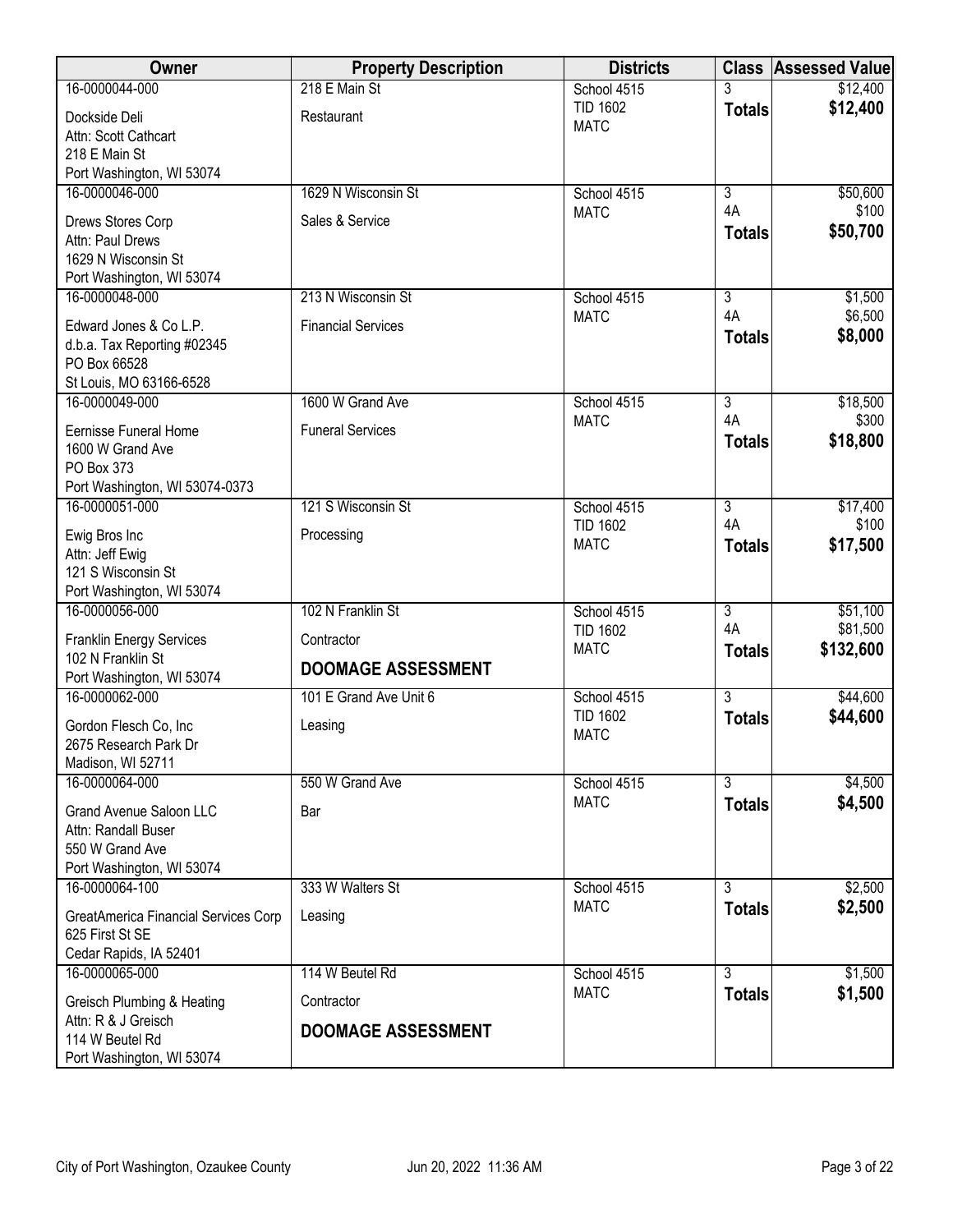| Owner                                                   | <b>Property Description</b> | <b>Districts</b>               | <b>Class</b>         | <b>Assessed Value</b> |
|---------------------------------------------------------|-----------------------------|--------------------------------|----------------------|-----------------------|
| 16-0000069-000                                          | 213 W Seven Hills Rd        | School 4515                    | 3                    | \$6,400               |
| H&R Block Eastern Enterprises Inc                       | <b>Tax Services</b>         | <b>MATC</b>                    | 4A<br><b>Totals</b>  | \$9,800<br>\$16,200   |
| Attn: PP Tax #46720<br>One H&R Block Way                |                             |                                |                      |                       |
| Kansas City, MO 64105                                   |                             |                                |                      |                       |
| 16-0000073-000                                          | 201 W Grand Ave             | School 4515                    | $\overline{3}$       | \$100                 |
| Hairport, The                                           | Salon                       | <b>TID 1602</b><br><b>MATC</b> | <b>Totals</b>        | \$100                 |
| Attn: Steve Allwardt                                    |                             |                                |                      |                       |
| 201 W Grand Ave<br>Port Washington, WI 53074            |                             |                                |                      |                       |
| 16-0000076-000                                          | 101 Freeman Dr              | School 4515                    | 3                    | \$10,600              |
| Harbor Hills Rec Center                                 | Recreation                  | <b>MATC</b>                    | <b>Totals</b>        | \$10,600              |
| Attn: Robert Nislett, Et Al                             |                             |                                |                      |                       |
| 101 Freeman Dr<br>Port Washington, WI 53074             |                             |                                |                      |                       |
| 16-0000077-000                                          | 333 W Walters St            | School 4515                    | $\overline{3}$       | \$307,000             |
| Harbor Village LLC                                      | Senior Living               | <b>MATC</b>                    | <b>Totals</b>        | \$307,000             |
| Attn: Capri Communities                                 |                             |                                |                      |                       |
| 20875 Crossroads Cir Ste 400                            |                             |                                |                      |                       |
| Waukesha, WI 53186<br>16-0000081-000                    | 1119 N Wisconsin St         | School 4515                    | $\overline{3}$       | \$46,100              |
|                                                         | Healthcare                  | <b>MATC</b>                    | <b>Totals</b>        | \$46,100              |
| FC Domino, LLC<br>Attn: Altus Group, Inc                |                             |                                |                      |                       |
| PO Box 71970                                            |                             |                                |                      |                       |
| Phoenix, AZ 85050                                       |                             |                                |                      |                       |
| 16-0000086-000                                          | 1220 Mineral Springs Dr     | School 4515<br><b>MATC</b>     | $\overline{3}$<br>4A | \$7,600<br>\$1,700    |
| J & H Heating & Air Conditioning<br>Attn: Jeffrey Mayer | <b>HVAC</b>                 |                                | <b>Totals</b>        | \$9,300               |
| 1220 S Mineral Springs Dr                               |                             |                                |                      |                       |
| Port Washington, WI 53074-2162                          |                             |                                |                      |                       |
| 16-0000090-000                                          | 221 N Franklin St           | School 4515<br><b>MATC</b>     | $\overline{3}$       | \$2,000<br>\$2,000    |
| John's Pizzaria                                         | Restaurant                  |                                | <b>Totals</b>        |                       |
| Attn: Julie Crowley<br>920 Ridgeway Cir                 |                             |                                |                      |                       |
| Fredonia, WI 53021                                      |                             |                                |                      |                       |
| 16-0000094-000                                          | 621 N Wisconsin St          | School 4515                    | $\overline{3}$       | \$400                 |
| Kaliber Collision Repair                                | <b>Auto Services</b>        | <b>MATC</b>                    | 4A<br><b>Totals</b>  | \$8,100<br>\$8,500    |
| Attn: William Krzyzanek<br>621 N Wisconsin St           |                             |                                |                      |                       |
| Port Washington, WI 53074                               |                             |                                |                      |                       |
| 16-0000100-000                                          | 457 W Grand Ave             | School 4515                    | $\overline{3}$       | \$41,500              |
| Port Washington Family Dentistry, Inc.                  | Dentistry                   | <b>MATC</b>                    | 4A<br><b>Totals</b>  | \$23,600<br>\$65,100  |
| 457 W Grand Ave                                         | <b>DOOMAGE ASSESSMENT</b>   |                                |                      |                       |
| Port Washington, WI 53074<br>16-0000111-012             | 443 N Lake St               | School 4515                    | $\overline{3}$       | \$32,100              |
| <b>Inventors Brew Pub</b>                               | Bar/Grill                   | <b>MATC</b>                    | 4A                   | \$19,200              |
| Attn: Adam Draeger                                      |                             |                                | <b>Totals</b>        | \$51,300              |
| 443 N Lake St                                           |                             |                                |                      |                       |
| Port Washington, WI 53074                               |                             |                                |                      |                       |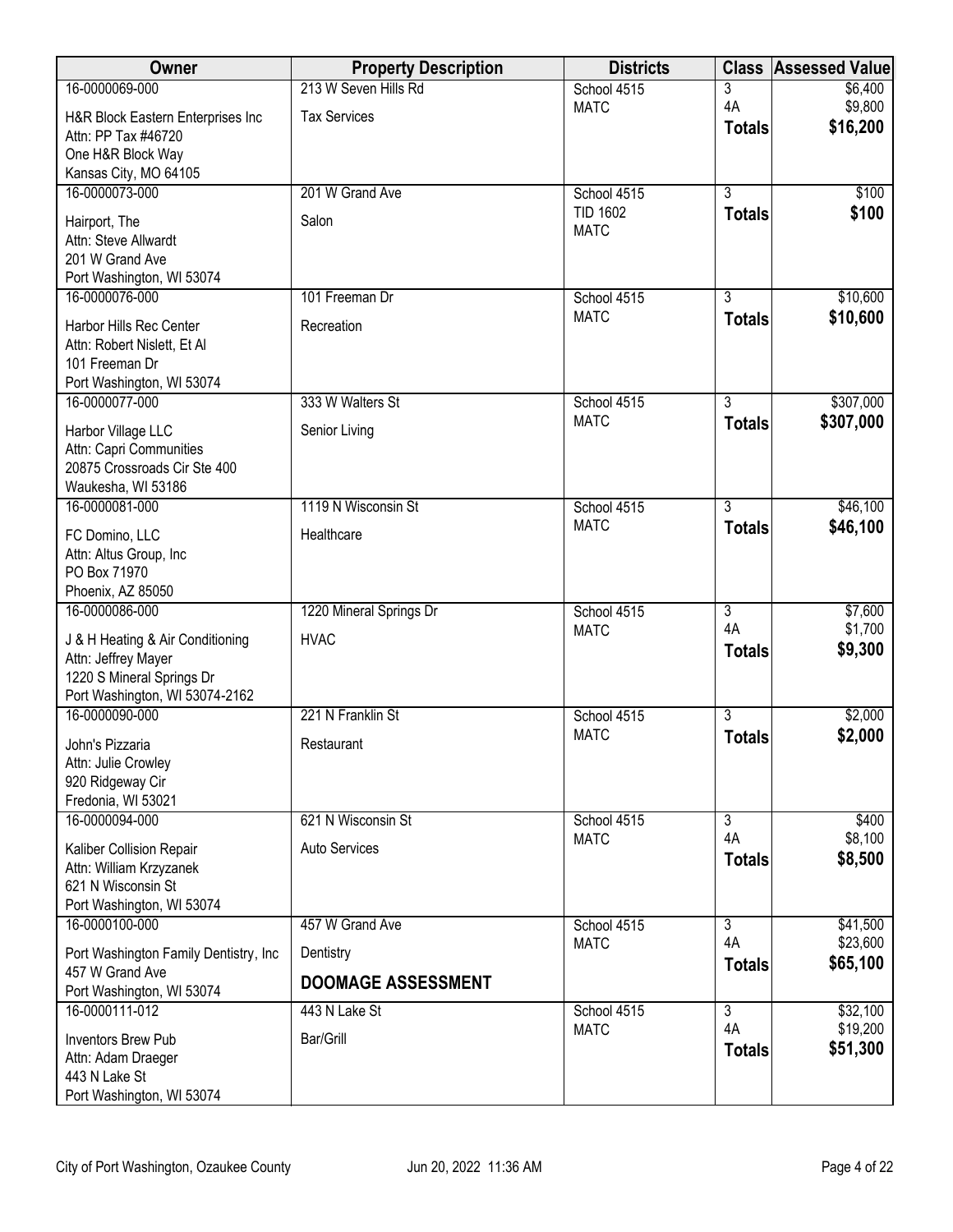| <b>Owner</b>                                          | <b>Property Description</b> | <b>Districts</b> |                      | <b>Class Assessed Value</b> |
|-------------------------------------------------------|-----------------------------|------------------|----------------------|-----------------------------|
| 16-0000114-000                                        | 1700 N Wisconsin St         | School 4515      | 3                    | \$145,900                   |
| Kilian Management                                     | Restaurant                  | <b>MATC</b>      | 4A                   | \$28,300<br>\$174,200       |
| d.b.a. McDonald's Restaurant                          |                             |                  | <b>Totals</b>        |                             |
| 1722 Clarence Ct                                      |                             |                  |                      |                             |
| West Bend, WI 53095<br>16-0000119-000                 | 512 S Park St               | School 4515      | $\overline{3}$       | \$1,900                     |
|                                                       |                             | <b>MATC</b>      | 4A                   | \$100                       |
| J. Miller Electric Inc                                | Electrician                 |                  | <b>Totals</b>        | \$2,000                     |
| 512 S Park St<br>PO Box 587                           |                             |                  |                      |                             |
| Port Washington, WI 53074-0587                        |                             |                  |                      |                             |
| 16-0000126-000                                        | 116 W Grand Ave             | School 4515      | $\overline{3}$       | \$500                       |
| North Shore Hair Design                               | Salon                       | <b>MATC</b>      | 4A                   | \$100                       |
| Attn: Sharon Waranka                                  |                             |                  | <b>Totals</b>        | \$600                       |
| 116 W Grand Ave                                       |                             |                  |                      |                             |
| Port Washington, WI 53074                             |                             |                  |                      |                             |
| 16-0000126-300                                        | 1317 W Grand Ave            | School 4515      | $\overline{3}$       | \$2,500                     |
| Port Washington Podiatry Inc                          | <b>Medical Services</b>     | <b>MATC</b>      | <b>Totals</b>        | \$2,500                     |
| Attn: Dr Jeffrey Bongiorno                            |                             |                  |                      |                             |
| 2132 Willow Pond Way<br>Grafton, WI 53024             |                             |                  |                      |                             |
| 16-0000127-000                                        | 131 W Grand Ave             | School 4515      | $\overline{3}$       | \$10,000                    |
|                                                       |                             | <b>TID 1602</b>  | <b>Totals</b>        | \$10,000                    |
| Northtown Tax & Accounting Service<br><b>LLP</b>      | Accounting                  | <b>MATC</b>      |                      |                             |
| Attn: Vickie Zukaitis                                 | <b>DOOMAGE ASSESSMENT</b>   |                  |                      |                             |
| 131 W Grand Ave                                       |                             |                  |                      |                             |
| Port Washington, WI 53074                             |                             |                  |                      |                             |
| 16-0000132-000                                        | 623 W Grand Ave             | School 4515      | $\overline{3}$<br>4A | \$11,200                    |
| BMO Harris Bank NA (#10)                              | Banking                     | <b>MATC</b>      | <b>Totals</b>        | \$5,500<br>\$16,700         |
| 111 W Monroe St 5C                                    |                             |                  |                      |                             |
| Chicago, IL 60603<br>16-0000135-000                   | 323 N Franklin St           | School 4515      | $\overline{3}$       | \$11,000                    |
|                                                       |                             | <b>MATC</b>      | <b>Totals</b>        | \$11,000                    |
| Sullivan Food Service Inc                             | Restaurant                  |                  |                      |                             |
| d.b.a. Pasta Shoppe<br>323 N Franklin St              | <b>DOOMAGE ASSESSMENT</b>   |                  |                      |                             |
| Port Washington, WI 53074                             |                             |                  |                      |                             |
| 16-0000139-000                                        | 440 W Grand Ave             | School 4515      | $\overline{3}$       | \$3,300                     |
| Penkwitz Law Office                                   | Attorneys                   | <b>MATC</b>      | <b>Totals</b>        | \$3,300                     |
| Attn: Michael Penkwitz                                |                             |                  |                      |                             |
| 440 W Grand Ave                                       |                             |                  |                      |                             |
| Port Washington, WI 53074-2142                        |                             |                  |                      |                             |
| 16-0000147-000                                        | 203 N Wisconsin St          | School 4515      | $\overline{3}$<br>4A | \$10,200<br>\$400           |
| Poole Funeral Home Inc                                | <b>Funeral Services</b>     | <b>MATC</b>      | <b>Totals</b>        | \$10,600                    |
| Attn: Patrick Poole                                   |                             |                  |                      |                             |
| PO Box 88<br>Port Washington, WI 53074-0088           |                             |                  |                      |                             |
| 16-0000148-000                                        | 117 W Grand Ave             | School 4515      | $\overline{3}$       | \$26,900                    |
|                                                       |                             | <b>MATC</b>      | 4A                   | \$20,900                    |
| Knight Barry Title Advantage LLC<br>400 Wisconsin Ave | <b>Title Company</b>        |                  | <b>Totals</b>        | \$47,800                    |
| Racine, WI 53403                                      |                             |                  |                      |                             |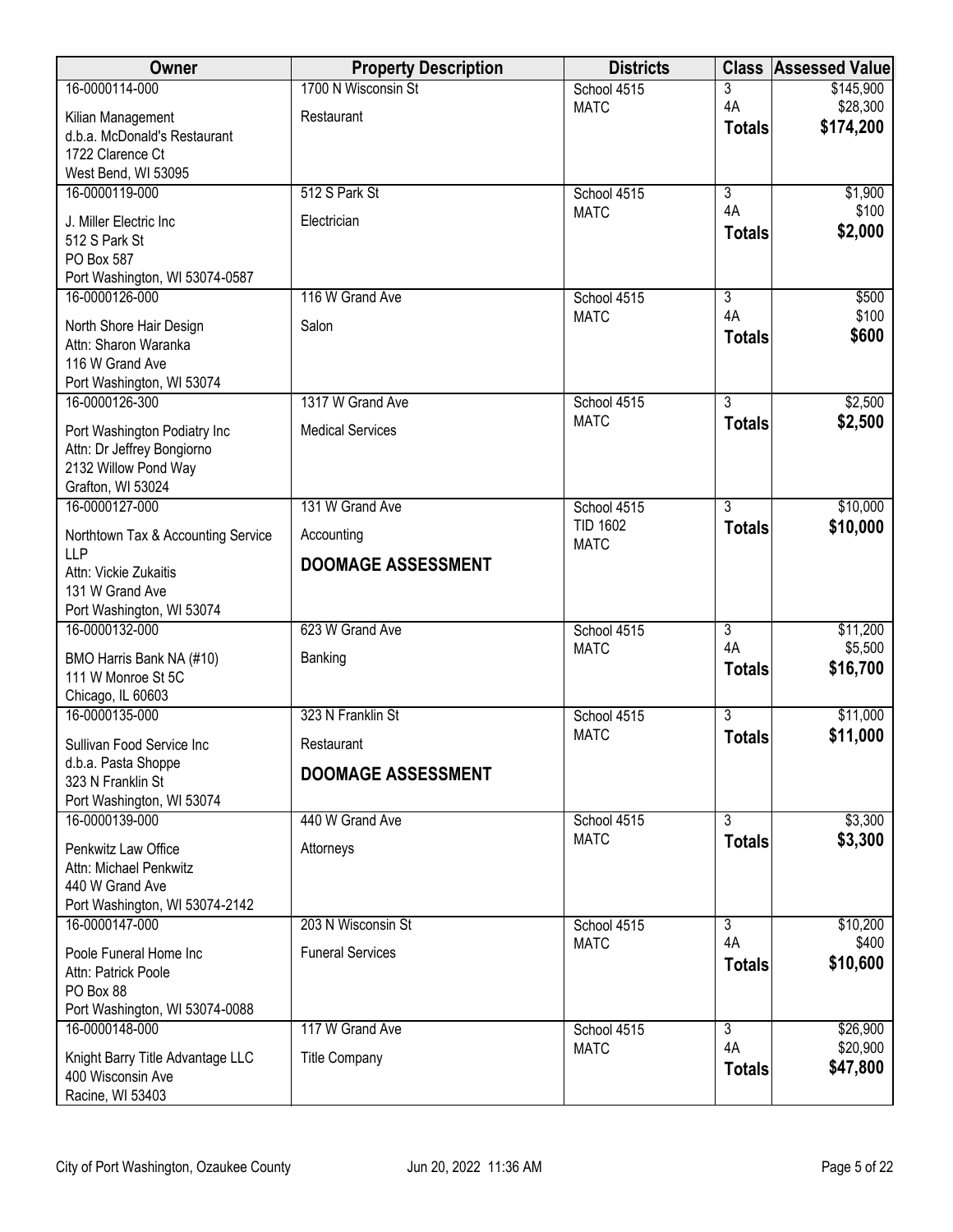| <b>Owner</b>                                           | <b>Property Description</b> | <b>Districts</b>               | <b>Class</b>    | <b>Assessed Value</b> |
|--------------------------------------------------------|-----------------------------|--------------------------------|-----------------|-----------------------|
| 16-0000151-600                                         | 222 E Main St Unit 224      | School 4515                    | 3               | \$500                 |
| Port City Studio Ltd                                   | Architect                   | <b>TID 1602</b><br><b>MATC</b> | 4A              | \$200                 |
| Attn: Jorgen Hansen                                    |                             |                                | <b>Totals</b>   | \$700                 |
| 222 E Main St # 224                                    |                             |                                |                 |                       |
| Port Washington, WI 53074<br>16-0000152-000            | 1000 N Wisconsin St Unit 6  | School 4515                    | $\overline{3}$  | \$52,900              |
|                                                        |                             | <b>MATC</b>                    | 4A              | \$8,600               |
| Port Dental Group SC                                   | Dentistry                   |                                | <b>Totals</b>   | \$61,500              |
| 1000 N Wisconsin St #6<br>Port Washington, WI 53074    |                             |                                |                 |                       |
| 16-0000158-000                                         | 118 S Webster St            | School 4515                    | $\overline{3}$  | \$200                 |
|                                                        | <b>Veterinary Services</b>  | <b>MATC</b>                    | 4A              | \$300                 |
| Port Veterinary Clinic<br>Attn: Annamarie Dittmar, DVM |                             |                                | <b>Totals</b>   | \$500                 |
| 1373 Elm Ct                                            |                             |                                |                 |                       |
| Port Washington, WI 53074                              |                             |                                |                 |                       |
| 16-0000160-000                                         | 206 N Franklin St           | School 4515                    | $\overline{3}$  | \$916,300             |
| Port Washington State Bank                             | Banking                     | <b>MATC</b>                    | <b>Totals</b>   | \$916,300             |
| 206 N Franklin St                                      |                             |                                |                 |                       |
| PO Box 176                                             |                             |                                |                 |                       |
| Port Washington, WI 53074-0176<br>16-0000161-000       | 402 E Jackson St            | School 4515                    | $\overline{AB}$ | \$264,300             |
|                                                        |                             | <b>MATC</b>                    | <b>Totals</b>   | \$264,300             |
| Port Washington Yacht Club<br>PO Box 101               | Building on Leased Land     |                                |                 |                       |
| Port Washington, WI 53074-0101                         |                             |                                |                 |                       |
| 16-0000169-000                                         | 110 E Grand Ave             | School 4515                    | $\overline{3}$  | \$700                 |
| ReMax Portside Realty                                  | <b>Real Estate</b>          | <b>TID 1602</b>                | 4A              | \$100                 |
| 110 E Grand Ave                                        |                             | <b>MATC</b>                    | <b>Totals</b>   | \$800                 |
| Port Washington, WI 53074                              |                             |                                |                 |                       |
| 16-0000170-000                                         | 1329 W Grand Ave Unit 200   | School 4515                    | $\overline{3}$  | \$4,100               |
| O'Neil, Cannon, Hollman, DeJong &                      | Attorneys                   | <b>MATC</b>                    | 4A              | \$1,900               |
| Laing S.C.                                             |                             |                                | <b>Totals</b>   | \$6,000               |
| 111 E Wisconsin Ave #1400                              |                             |                                |                 |                       |
| Milwaukee, WI 53202<br>16-0000174-000                  | 114 N Franklin St           | School 4515                    | $\overline{3}$  | \$12,000              |
|                                                        |                             | <b>TID 1602</b>                | 4A              | \$400                 |
| Schooner Pub Inc<br>Attn: Mark Poull                   | Bar                         | <b>MATC</b>                    | <b>Totals</b>   | \$12,400              |
| 114 N Franklin St                                      |                             |                                |                 |                       |
| Port Washington, WI 53074                              |                             |                                |                 |                       |
| 16-0000178-000                                         | 216 N Franklin St           | School 4515                    | $\overline{3}$  | \$7,700               |
| Sharbuno Jewelers Inc                                  | Retail                      | <b>MATC</b>                    | <b>Totals</b>   | \$7,700               |
| 216 N Franklin St                                      |                             |                                |                 |                       |
| Port Washington, WI 53074                              |                             |                                |                 |                       |
| 16-0000180-000                                         | 316 N Franklin St           | School 4515<br><b>MATC</b>     | $\overline{3}$  | \$5,200               |
| Sir James Pub                                          | Bar                         |                                | <b>Totals</b>   | \$5,200               |
| Attn: Jason Rabis<br>316 N Franklin St                 | <b>DOOMAGE ASSESSMENT</b>   |                                |                 |                       |
| Port Washington, WI 53074                              |                             |                                |                 |                       |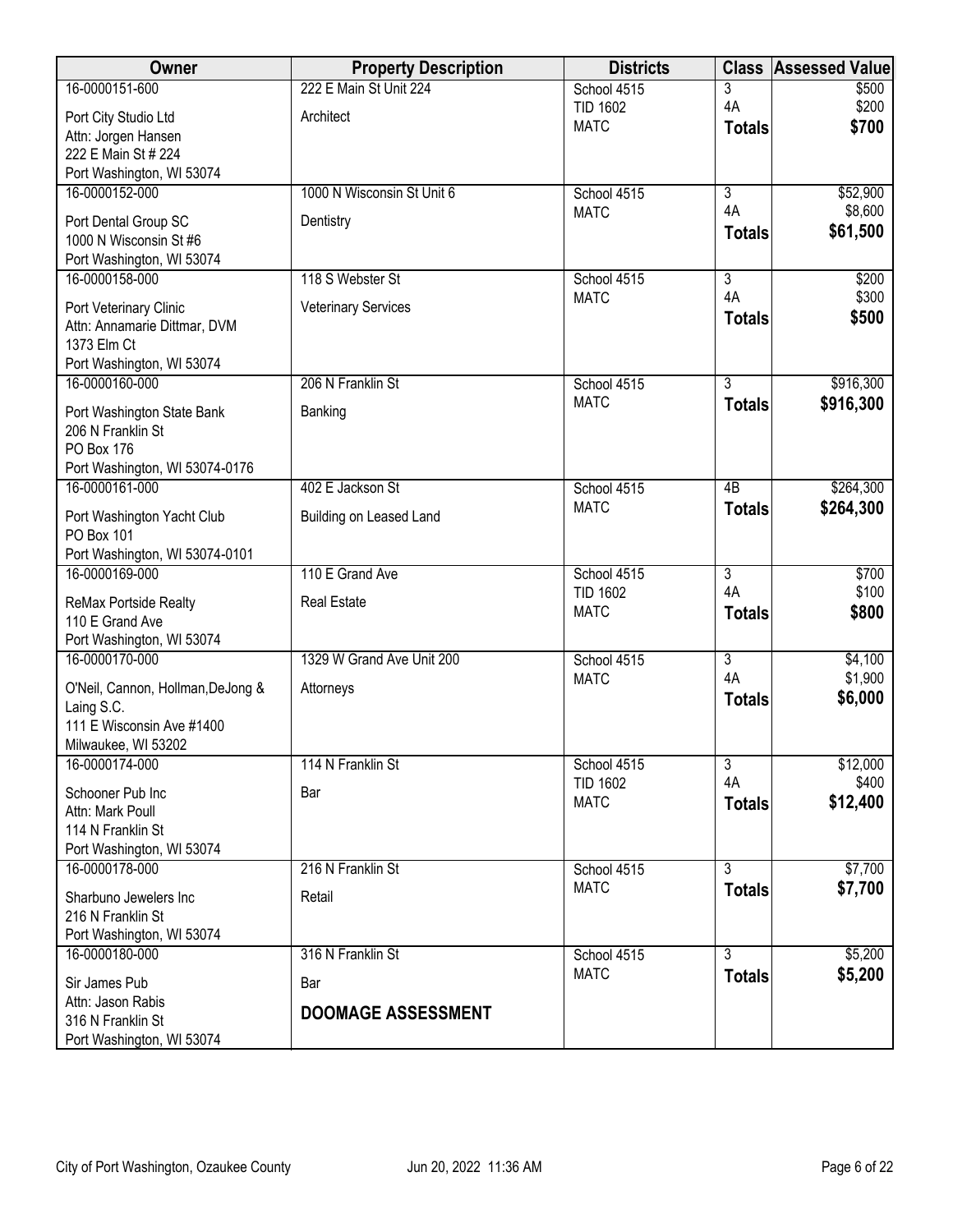| <b>Owner</b>                                | <b>Property Description</b> | <b>Districts</b>           |                      | <b>Class Assessed Value</b> |
|---------------------------------------------|-----------------------------|----------------------------|----------------------|-----------------------------|
| 16-0000188-000                              | 184 E Pier St               | School 4515                |                      | \$800                       |
| Storage Concepts Inc                        | Storage                     | <b>MATC</b>                | <b>Totals</b>        | \$800                       |
| Attn: Edmond Quentin                        |                             |                            |                      |                             |
| 184 E Pier St                               |                             |                            |                      |                             |
| Port Washington, WI 53074                   |                             |                            |                      |                             |
| 16-0000189-000                              | 981 S Spring St             | School 4515<br><b>MATC</b> | $\overline{3}$<br>4A | \$7,900<br>\$2,600          |
| Streff Shop Inc                             | Sales & Service             |                            | <b>Totals</b>        | \$10,500                    |
| Attn: Kevin Streff                          | <b>DOOMAGE ASSESSMENT</b>   |                            |                      |                             |
| 981 S Spring St                             |                             |                            |                      |                             |
| Port Washington, WI 53074<br>16-0000190-000 | 231 N Franklin St           | School 4515                | $\overline{3}$       | \$6,900                     |
|                                             |                             | <b>MATC</b>                | 4A                   | \$300                       |
| Studio 231 Inc                              | Salon                       |                            | <b>Totals</b>        | \$7,200                     |
| Attn: Lisa Poole<br>231 N Franklin St       |                             |                            |                      |                             |
| Port Washington, WI 53074                   |                             |                            |                      |                             |
| 16-0000191-000                              | 211 W Seven Hills Rd        | School 4515                | $\overline{3}$       | \$2,700                     |
|                                             |                             | <b>MATC</b>                | 4A                   | \$1,300                     |
| Subway of NEW<br>d.b.a. Subway Sandwiches   | Restaurant                  |                            | <b>Totals</b>        | \$4,000                     |
| 2271 Hutson Rd                              |                             |                            |                      |                             |
| Green Bay, WI 54303                         |                             |                            |                      |                             |
| 16-0000194-000                              | 124 N Maple St              | School 4515                | $\overline{AB}$      | \$60,600                    |
| Port Auto Wash LLC                          | Building on Leased Land     | <b>MATC</b>                | <b>Totals</b>        | \$60,600                    |
| 9185 Bolton Dr                              |                             |                            |                      |                             |
| Kewaskum, WI 53040                          |                             |                            |                      |                             |
| 16-0000199-000                              | 1557 N Wisconsin St         | School 4515                | $\overline{3}$       | \$3,300                     |
| MP Jones Holdings LLC                       | Auto Services               | <b>MATC</b>                | <b>Totals</b>        | \$3,300                     |
| d.b.a. Tires Unlimited                      |                             |                            |                      |                             |
| N1990 State Hwy 32                          | <b>DOOMAGE ASSESSMENT</b>   |                            |                      |                             |
| Oostburg, WI 53070                          |                             |                            |                      |                             |
| 16-0000200-000                              | (scattered)                 | School 4515                | $\overline{3}$       | \$400                       |
| Muzak LLC                                   | Services                    | <b>MATC</b>                | <b>Totals</b>        | \$400                       |
| Attn: Ryan Tax Compliance Services          |                             |                            |                      |                             |
| PO Box 460049                               |                             |                            |                      |                             |
| Dept 616<br>Houston, TX 77056               |                             |                            |                      |                             |
| 16-0000204-000                              | 105 N Franklin St           | School 4515                | $\overline{3}$       | \$100                       |
|                                             |                             | <b>MATC</b>                | <b>Totals</b>        | \$100                       |
| Uselding's                                  | Printing/Embroidery         |                            |                      |                             |
| Attn: Al Uselding<br>105 N Franklin St      |                             |                            |                      |                             |
| Port Washington, WI 53074                   |                             |                            |                      |                             |
| 16-0000205-000                              | 116 W Grand Ave             | School 4515                | 3                    | \$800                       |
| Van De Kreeke & Associates, SC              | Accounting                  | <b>MATC</b>                | <b>Totals</b>        | \$800                       |
| 1530 S 12th St                              |                             |                            |                      |                             |
| Sheboygan, WI 53081                         |                             |                            |                      |                             |
| 16-0000216-000                              | 548 S Park St               | School 4515                | $\overline{3}$       | \$4,900                     |
| BDS Fastener & Supply LLC                   | Distribution                | <b>MATC</b>                | 4A                   | \$200                       |
| Attn: David Schmitting                      |                             |                            | <b>Totals</b>        | \$5,100                     |
| 548 S Park St                               |                             |                            |                      |                             |
| Port Washington, WI 53074-0209              |                             |                            |                      |                             |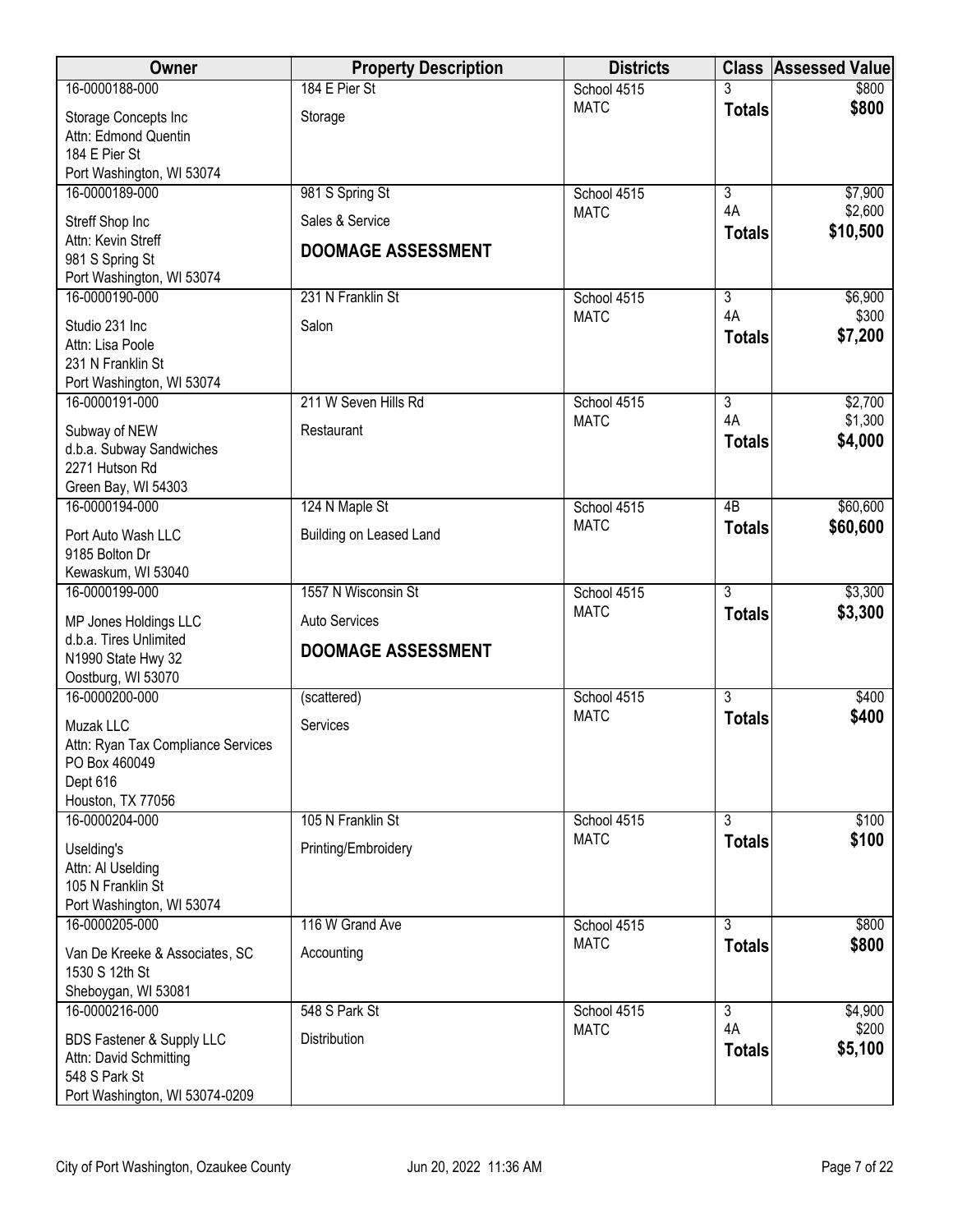| Owner                                            | <b>Property Description</b> | <b>Districts</b>               |                     | <b>Class Assessed Value</b> |
|--------------------------------------------------|-----------------------------|--------------------------------|---------------------|-----------------------------|
| 16-0000222-000                                   | 1612 N Wisconsin St         | School 4515                    | 3                   | \$24,400                    |
| Witkowski, Dr Daniel, DDS                        | Dentistry                   | <b>MATC</b>                    | 4A<br><b>Totals</b> | \$200<br>\$24,600           |
| 1612 N Wisconsin St                              |                             |                                |                     |                             |
| Port Washington, WI 53074<br>16-0000224-000      | 540 W Grand Ave             | School 4515                    | $\overline{3}$      | \$2,600                     |
|                                                  |                             | <b>MATC</b>                    | <b>Totals</b>       | \$2,600                     |
| Yamaha Of Port Washington Inc<br>540 W Grand Ave | Auto Sales/Service          |                                |                     |                             |
| Port Washington, WI 53074                        | <b>DOOMAGE ASSESSMENT</b>   |                                |                     |                             |
| 16-0000225-000                                   | 111 N Milwaukee St          | School 4515                    | $\overline{3}$      | \$400                       |
| Yoho State Farm Insurance                        | <b>Insurance Services</b>   | <b>MATC</b>                    | <b>Totals</b>       | \$400                       |
| Attn: Jane Yoho                                  |                             |                                |                     |                             |
| 111 N Milwaukee St<br>Port Washington, WI 53074  |                             |                                |                     |                             |
| 16-0002003-005                                   | 101 E Grand Ave             | School 4515                    | $\overline{3}$      | \$14,800                    |
| Cousins Submarines, Inc.                         | Restaurant                  | <b>TID 1602</b>                | 4A                  | \$58,900                    |
| N83 W13400 Leon Rd                               |                             | <b>MATC</b>                    | <b>Totals</b>       | \$73,700                    |
| Menomonee Falls, WI 53051                        |                             |                                |                     |                             |
| 16-0002003-007                                   | 101 E Grand Ave Unit 1      | School 4515                    | $\overline{3}$      | \$9,600                     |
| Haag Muller Inc                                  | Architects/Engineers        | <b>TID 1602</b><br><b>MATC</b> | 4A<br><b>Totals</b> | \$5,800<br>\$15,400         |
| 101 E Grand Ave #1                               |                             |                                |                     |                             |
| Port Washington, WI 53074-2216<br>16-0002003-013 | 484 W Grand Ave             | School 4515                    | $\overline{3}$      | \$3,800                     |
|                                                  |                             | <b>MATC</b>                    | <b>Totals</b>       | \$3,800                     |
| Homeward Bound Tattoo Parlor<br>484 W Grand Ave  | <b>Tattoo Artist</b>        |                                |                     |                             |
| Port Washington, WI 53074                        | <b>DOOMAGE ASSESSMENT</b>   |                                |                     |                             |
| 16-0002003-019                                   | 1032 S Spring St            | School 4515                    | $\overline{3}$      | \$500                       |
| Konicek Environmental Consulting LLC             | Consulting                  | <b>MATC</b>                    | <b>Totals</b>       | \$500                       |
| Attn: Greg Konicek                               |                             |                                |                     |                             |
| PO Box 221<br>Cedarburg, WI 53012-0221           |                             |                                |                     |                             |
| 16-0002003-028                                   | (scattered)                 | School 4515                    | 4A                  | \$1,800                     |
| <b>DISH Network LLC</b>                          | Satellite TV                | <b>MATC</b>                    | <b>Totals</b>       | \$1,800                     |
| PO Box 6623                                      |                             |                                |                     |                             |
| Englewood, CO 80155                              |                             |                                |                     |                             |
| 16-0002003-034                                   | 1275 Mineral Springs Rd     | School 4515                    | $\overline{3}$      | \$30,300                    |
| Veolia Es Technical Solutions, LLC               | <b>Waste Collection</b>     | <b>MATC</b>                    | <b>Totals</b>       | \$30,300                    |
| 13155 Noel Rd<br>Suite 100                       |                             |                                |                     |                             |
| Dallas, TX 75240                                 |                             |                                |                     |                             |
| 16-0002003-037                                   | 118 E Grand Ave             | School 4515                    | 3                   | \$1,700                     |
| Xerox Corp                                       | Leasing                     | <b>TID 1602</b>                | <b>Totals</b>       | \$1,700                     |
| Attn: Tax Dept                                   |                             | <b>MATC</b>                    |                     |                             |
| PO Box 9601                                      |                             |                                |                     |                             |
| Webster, NY 14580<br>16-0002003-040              | 350 E Seven Hills Rd        | School 4515                    | $\overline{3}$      | \$80,700                    |
|                                                  |                             | <b>MATC</b>                    | 4A                  | \$100                       |
| Gopi LLC<br>Attn: Chandra Patel                  | Hotel/Motel                 |                                | <b>Totals</b>       | \$80,800                    |
| 350 E Seven Hills Rd                             |                             |                                |                     |                             |
| Port Washington, WI 53074                        |                             |                                |                     |                             |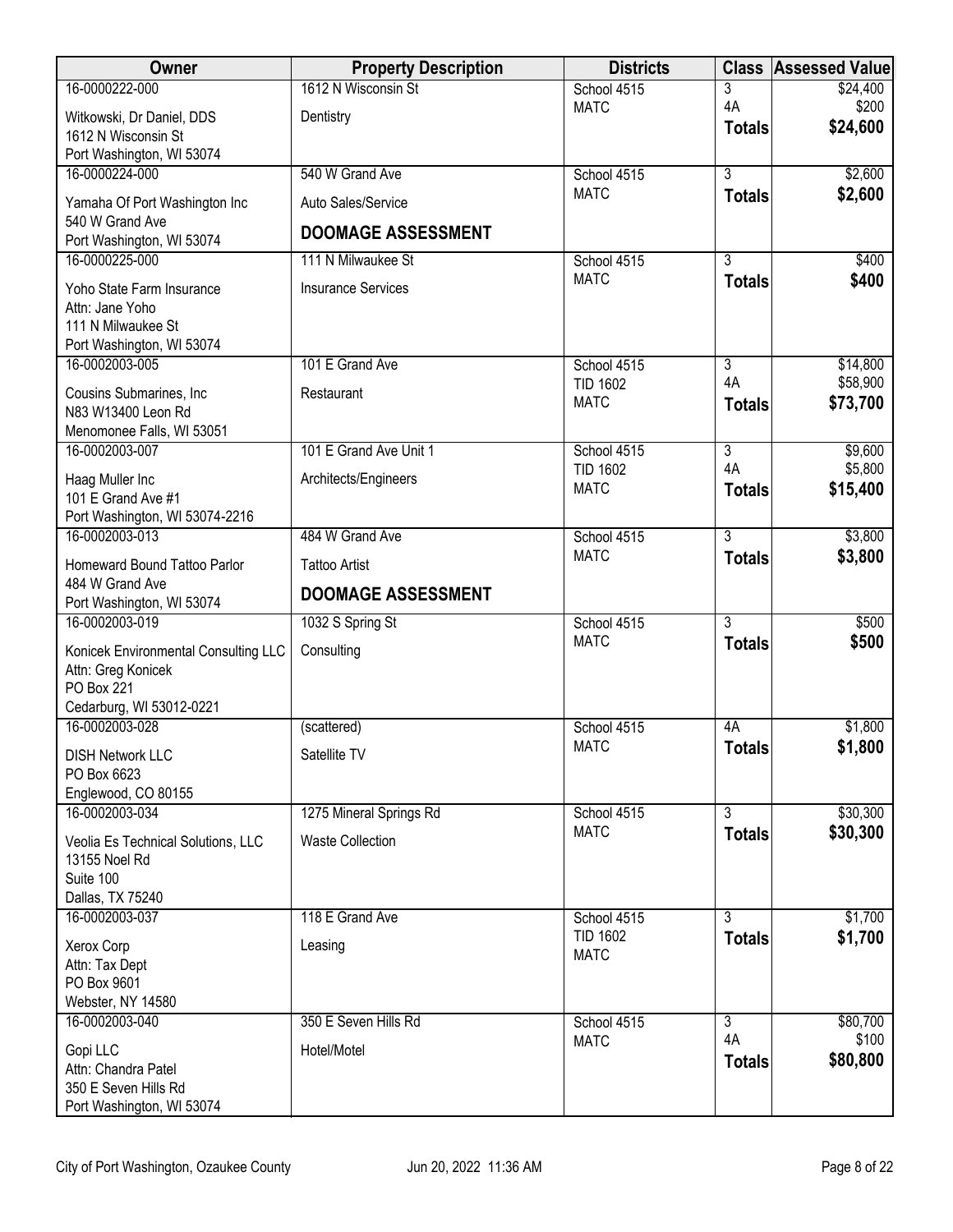| Owner                                            | <b>Property Description</b> | <b>Districts</b>           |                                 | <b>Class Assessed Value</b> |
|--------------------------------------------------|-----------------------------|----------------------------|---------------------------------|-----------------------------|
| 16-0002004-002                                   | 129 E Main St               | School 4515                |                                 | \$300                       |
| Port Barber (The)                                | <b>Barber Shop</b>          | <b>MATC</b>                | <b>Totals</b>                   | \$300                       |
| 129 E Main St                                    | <b>DOOMAGE ASSESSMENT</b>   |                            |                                 |                             |
| Port Washington, WI 53074<br>16-0002004-004      | 211 N Franklin St Unit 300  | School 4515                | $\overline{3}$                  | \$7,600                     |
| Kuttner LLC                                      |                             | <b>TID 1602</b>            | 4A                              | \$1,000                     |
| PO Box 343                                       | <b>Engineering Services</b> | <b>MATC</b>                | <b>Totals</b>                   | \$8,600                     |
| Port Washington, WI 53074-0343                   |                             |                            |                                 |                             |
| 16-0002004-011                                   | 212 E Pier St               | School 4515                | $\overline{3}$                  | \$2,600                     |
| Medica International Ltd                         | <b>Medical Supplies</b>     | <b>MATC</b>                | <b>Totals</b>                   | \$2,600                     |
| Attn: William Niehaus                            |                             |                            |                                 |                             |
| W63 N671 Washington Ave<br>Ste 103               |                             |                            |                                 |                             |
| Cedarburg, WI 53012-1984                         |                             |                            |                                 |                             |
| 16-0002005-008                                   | 218 N Franklin St           | School 4515                | $\overline{3}$                  | \$2,500                     |
| Spaude, Dr. Allen S.                             | Chiropractic                | <b>MATC</b>                | <b>Totals</b>                   | \$2,500                     |
| 218 N Franklin St                                | <b>DOOMAGE ASSESSMENT</b>   |                            |                                 |                             |
| Port Washington, WI 53074<br>16-0002005-016      | 329 N Franklin St           | School 4515                | $\overline{3}$                  | \$14,200                    |
| Tina's Pier 6                                    | Bar                         | <b>MATC</b>                | <b>Totals</b>                   | \$14,200                    |
| 329 N Franklin St                                |                             |                            |                                 |                             |
| Port Washington, WI 53074                        | <b>DOOMAGE ASSESSMENT</b>   |                            |                                 |                             |
| 16-0002005-019                                   | 605 W Grand Ave             | School 4515<br><b>MATC</b> | $\overline{3}$                  | \$200<br>\$200              |
| Gopher One Tavern                                | Bar                         |                            | <b>Totals</b>                   |                             |
| Attn: Donna Ferraino<br>605 W Grand Ave          |                             |                            |                                 |                             |
| Port Washington, WI 53074                        |                             |                            |                                 |                             |
| 16-0002005-020                                   | 925 S Spring St Unit C      | School 4515                | 4A                              | \$200                       |
| <b>C&amp;M Auto Services LLC</b>                 | Auto Services               | <b>MATC</b>                | <b>Totals</b>                   | \$200                       |
| 925C S Spring St                                 |                             |                            |                                 |                             |
| Port Washington, WI 53074-2417<br>16-0002005-034 | 129 E Main St               | School 4515                | 3                               | \$7,200                     |
|                                                  |                             | <b>MATC</b>                | 4A                              | \$100                       |
| Step 1 Environmental Inc<br>Attn: Mark Wildhagen | <b>Waste Collection</b>     |                            | <b>Totals</b>                   | \$7,300                     |
| PO Box 248                                       |                             |                            |                                 |                             |
| Port Washington, WI 53074-0248                   |                             |                            |                                 |                             |
| 16-0002005-039                                   | (scattered)                 | School 4515<br><b>MATC</b> | $\overline{3}$<br><b>Totals</b> | \$3,200<br>\$3,200          |
| Wabasha Leasing LLC                              | Leasing                     |                            |                                 |                             |
| PO Box 80615<br>Indianapolis, IN 46280           |                             |                            |                                 |                             |
| 16-0002006-002                                   | 314 N Franklin St           | School 4515                | 3                               | \$1,600                     |
| Coca Lena Candy Store                            | Retail                      | <b>MATC</b>                | <b>Totals</b>                   | \$1,600                     |
| 314 N Franklin St                                | <b>DOOMAGE ASSESSMENT</b>   |                            |                                 |                             |
| Port Washington, WI 53074                        |                             |                            |                                 |                             |
| 16-0002006-007                                   | 223 W Grand Ave             | School 4515<br><b>MATC</b> | $\overline{3}$<br>4A            | \$4,000<br>\$1,100          |
| SP Mart, LLC<br>223 W Grand Ave                  | Gas station/Convience Store |                            | <b>Totals</b>                   | \$5,100                     |
| Port Washington, WI 53074                        | <b>DOOMAGE ASSESSMENT</b>   |                            |                                 |                             |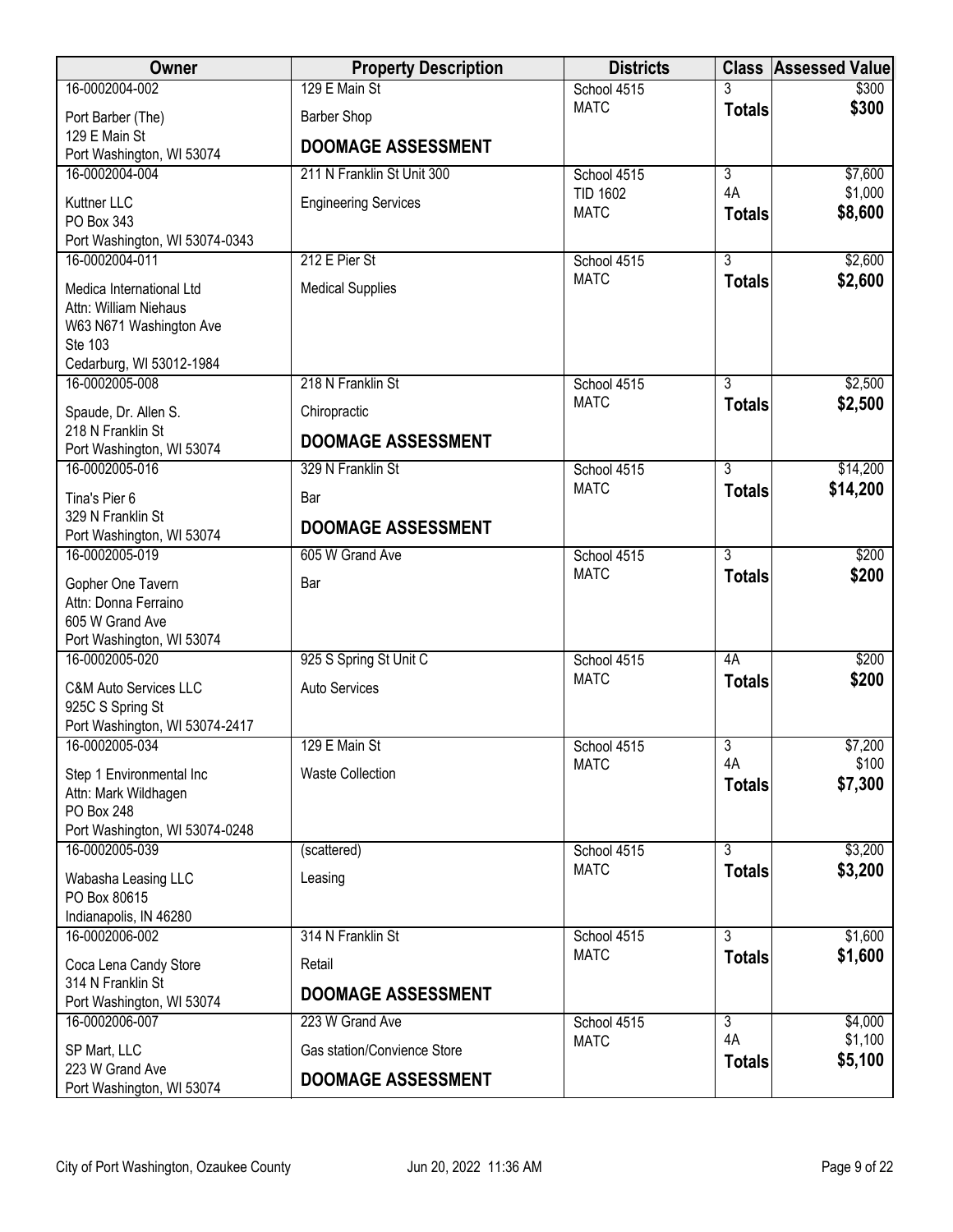| <b>Owner</b>                                  | <b>Property Description</b> | <b>Districts</b>           | <b>Class</b>   | <b>Assessed Value</b> |
|-----------------------------------------------|-----------------------------|----------------------------|----------------|-----------------------|
| 16-0002006-029                                | 600 S Park St               | School 4515                | 3              | \$1,000               |
| Lakeland Cartage Inc                          | <b>Shipping Service</b>     | <b>MATC</b>                | 4A             | \$900                 |
| 600 S Park St                                 |                             |                            | <b>Totals</b>  | \$1,900               |
| Port Washington, WI 53074                     |                             |                            |                |                       |
| 16-0002006-036                                | 111 N Milwaukee St          | School 4515                | $\overline{3}$ | \$700                 |
| State Farm Mutual Automobile Insurance        | <b>Insurance Services</b>   | <b>MATC</b>                | <b>Totals</b>  | \$700                 |
| Co                                            |                             |                            |                |                       |
| Attn: Tax & Compliance                        |                             |                            |                |                       |
| PO Box 2155<br>Bloomington, IL 61702          |                             |                            |                |                       |
| 16-0002006-037                                | 654 E Norport Dr            | School 4515                | $\overline{3}$ | \$100                 |
|                                               |                             | <b>MATC</b>                | 4A             | \$100                 |
| C.A. Hokans, Inc.                             | Manufacturers Reps          |                            | <b>Totals</b>  | \$200                 |
| Attn: Carl Hokans<br>2727 Shorewood Ter       |                             |                            |                |                       |
| Green Bay, WI 53411                           |                             |                            |                |                       |
| 16-0002007-003                                | 200 W Grand Ave             | School 4515                | $\overline{3}$ | \$24,500              |
| Tello's Grille & Cafe'                        | Restaurant                  | <b>MATC</b>                | 4A             | \$35,000              |
| 200 W Grand Ave                               |                             |                            | <b>Totals</b>  | \$59,500              |
| Port Washington, WI 53074                     |                             |                            |                |                       |
| 16-0002007-005                                | 1349 W Grand Ave            | School 4515                | $\overline{3}$ | \$84,900              |
| <b>Straub Dental Office</b>                   | Dentistry                   | <b>MATC</b>                | 4A             | \$100                 |
| Attn: Dr. Barrett D. Straub S.C.              |                             |                            | <b>Totals</b>  | \$85,000              |
| 1349 W Grand Ave                              |                             |                            |                |                       |
| Port Washington, WI 53074                     |                             |                            |                |                       |
| 16-0002007-007                                | 1880 N Wisconsin St         | School 4515                | $\overline{3}$ | \$200                 |
| Light House Operations, LLC                   | Gas station/Convience Store | <b>MATC</b>                | <b>Totals</b>  | \$200                 |
| d.b.a. Rick's Light House Mobil LLC           |                             |                            |                |                       |
| Attn: Muzdalfah Essani                        |                             |                            |                |                       |
| 1005 Jade St                                  |                             |                            |                |                       |
| Port Washington, WI 53074<br>16-0002007-023   |                             |                            | $\overline{3}$ |                       |
|                                               | 1275 Mineral Springs Rd     | School 4515<br><b>MATC</b> | <b>Totals</b>  | \$900<br>\$900        |
| Quadient, Inc.                                | Leasing                     |                            |                |                       |
| Attn: Tax Dept<br>478 Wheelers Farms Rd       |                             |                            |                |                       |
| Milford, CT 06461                             |                             |                            |                |                       |
| 16-0002007-025                                | (scattered)                 | School 4515                | $\overline{3}$ | \$11,900              |
|                                               |                             | <b>MATC</b>                | <b>Totals</b>  | \$11,900              |
| Pitney Bowes Global Financial Services<br>LLC | Leasing                     |                            |                |                       |
| 600 N Westshore Blvd                          |                             |                            |                |                       |
| Ste 810                                       |                             |                            |                |                       |
| Tampa, FL 33609                               |                             |                            |                |                       |
| 16-0002008-012                                | 207 W Seven Hills Rd        | School 4515                | 3              | \$8,300               |
| BluePearl Minnesota Pratice Entity P.A.       | <b>Veterinary Services</b>  | <b>MATC</b>                | 4A             | \$308,000             |
| 2950 Busch Lake Blvd                          |                             |                            | <b>Totals</b>  | \$316,300             |
| Tampa, FL 33614                               |                             |                            |                |                       |
| 16-0002008-019                                | 1200 S Spring St            | School 4515                | $\overline{3}$ | \$6,400               |
| <b>Fastenal Company</b>                       | Retail/Wholesale            | <b>MATC</b>                | 4A             | \$900                 |
| PO Box 1206                                   |                             |                            | <b>Totals</b>  | \$7,300               |
| Winona, MN 55987                              |                             |                            |                |                       |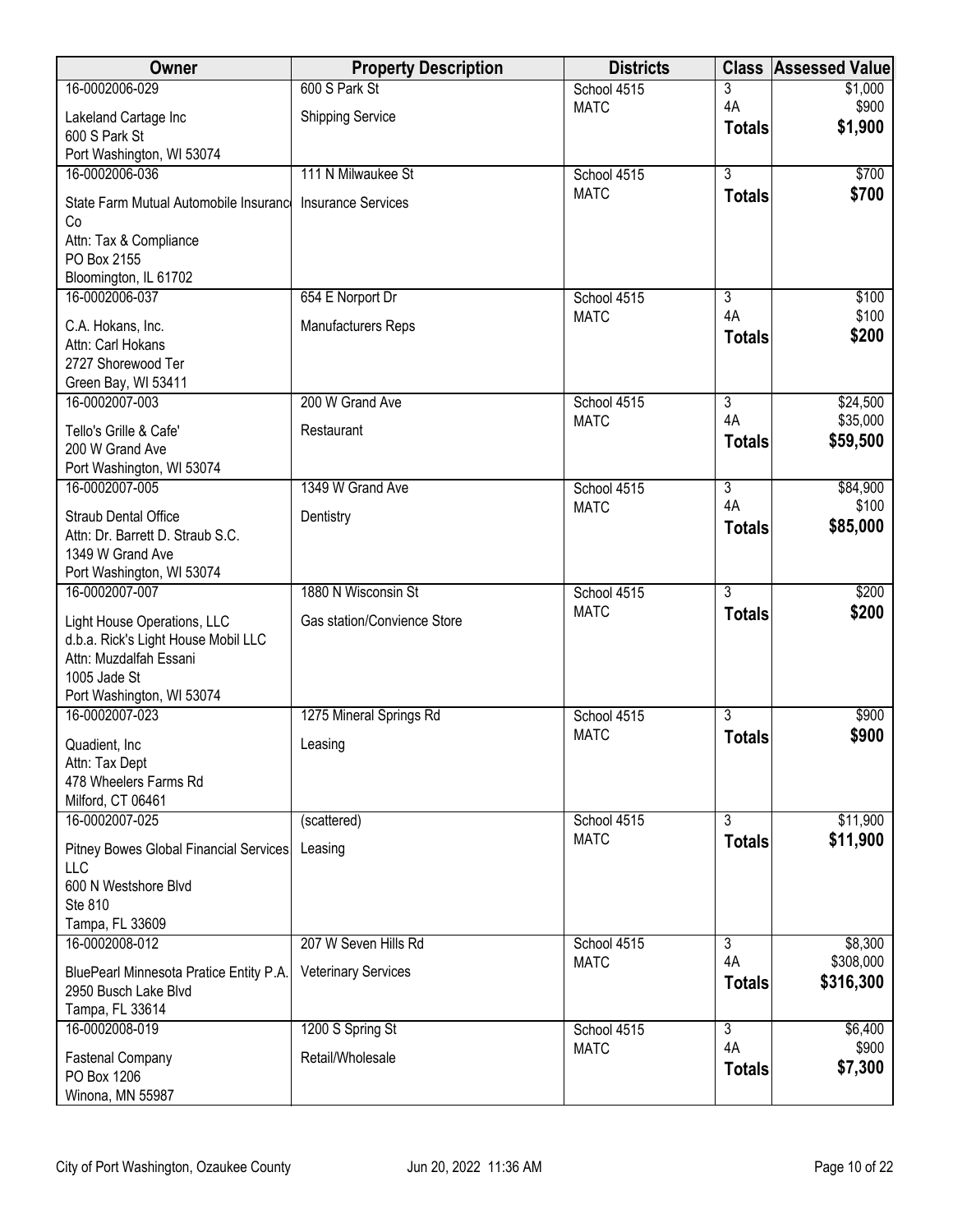| Owner                                                             | <b>Property Description</b> | <b>Districts</b>               |                      | <b>Class Assessed Value</b> |
|-------------------------------------------------------------------|-----------------------------|--------------------------------|----------------------|-----------------------------|
| 16-0002008-027                                                    | 102 E Pier St               | School 4515                    |                      | \$2,000                     |
| Wells Fargo Vendor Financial Serv LLC                             | Leasing                     | <b>TID 1602</b><br><b>MATC</b> | <b>Totals</b>        | \$2,000                     |
| PO Box 36200                                                      |                             |                                |                      |                             |
| Billings, MT 59107-6200<br>16-0002009-001                         |                             |                                | $\overline{3}$       |                             |
|                                                                   | 155 Sweetwater Blvd         | School 4515<br><b>MATC</b>     | 4A                   | \$1,100<br>\$3,900          |
| <b>MDS Fitness</b>                                                | <b>Fitness</b>              |                                | <b>Totals</b>        | \$5,000                     |
| d.b.a. Anytime Fitness<br>Attn: Mike Schmaltz                     | <b>DOOMAGE ASSESSMENT</b>   |                                |                      |                             |
| 845 Market St                                                     |                             |                                |                      |                             |
| Oregon, WI 53575                                                  |                             |                                |                      |                             |
| 16-0002009-003                                                    | 125 W Grand Ave             | School 4515                    | 3                    | \$1,200                     |
| <b>Reichert Studios</b>                                           | Studio                      | <b>MATC</b>                    | <b>Totals</b>        | \$1,200                     |
| d.b.a. Chocolate Chisel                                           | <b>DOOMAGE ASSESSMENT</b>   |                                |                      |                             |
| 125 W Grand Ave<br>Port Washington, WI 53074                      |                             |                                |                      |                             |
| 16-0002009-004                                                    | 114 E Main St               | School 4515                    | $\overline{3}$       | \$1,600                     |
| Vines to Cellar                                                   | Winery/Gifts                | <b>MATC</b>                    | 4A                   | \$600                       |
| 114 E Main St                                                     |                             |                                | <b>Totals</b>        | \$2,200                     |
| Port Washington, WI 53074                                         | <b>DOOMAGE ASSESSMENT</b>   |                                |                      |                             |
| 16-0002009-014                                                    | 101 W Seven Hills Rd        | School 4515                    | 4A                   | \$300                       |
| Redbox Automated Retail, LLC                                      | Movie/DVD Rental            | <b>MATC</b>                    | <b>Totals</b>        | \$300                       |
| PO Box 72210                                                      |                             |                                |                      |                             |
| Phoenix, AZ 85050                                                 |                             |                                |                      |                             |
| 16-0002009-017                                                    | 1317 W Grand Ave            | School 4515<br><b>MATC</b>     | $\overline{3}$<br>4A | \$3,000<br>\$3,200          |
| Columbia St. Mary's - Ascension                                   | <b>Medical Services</b>     |                                | <b>Totals</b>        | \$6,200                     |
| Wisconsin<br>d.b.a. Occ Health Clinic                             |                             |                                |                      |                             |
| Attn: Property Tax                                                |                             |                                |                      |                             |
| 4040 Vincennes Cir                                                |                             |                                |                      |                             |
| Indianapolis, IN 46268                                            |                             |                                |                      |                             |
| 16-0002009-021                                                    | 136 S Wisconsin St          | School 4515<br><b>MATC</b>     | 3<br>4A              | \$8,100<br>\$100            |
| Ziolkowski Patent Solutions Group SC                              | Attorneys                   |                                | <b>Totals</b>        | \$8,200                     |
| 136 S Wisconsin St                                                |                             |                                |                      |                             |
| Port Washington, WI 53074<br>16-0002009-023                       | 506 N Powers St             | School 4515                    | $\overline{3}$       | \$1,700                     |
|                                                                   |                             | <b>MATC</b>                    | 4A                   | \$900                       |
| <b>Standing Tall Massage Therapy</b><br>Attn: Freda Van Den Broek | Massage Therapy             |                                | <b>Totals</b>        | \$2,600                     |
| 506 N Powers St                                                   | <b>DOOMAGE ASSESSMENT</b>   |                                |                      |                             |
| Port Washington, WI 53076                                         |                             |                                |                      |                             |
| 16-0002009-025                                                    | 1777 W Grand Ave            | School 4515                    | 3                    | \$12,400                    |
| Aurora Advanced Healthcare, Inc                                   | Healthcare                  | <b>MATC</b>                    | 4A<br><b>Totals</b>  | \$7,800<br>\$20,200         |
| 750 W Virginia St                                                 | <b>DOOMAGE ASSESSMENT</b>   |                                |                      |                             |
| PO Box 341880<br>Milwaukee, WI 53234-1880                         |                             |                                |                      |                             |
| 16-0002010-013                                                    | 1000 N Wisconsin St         | School 4515                    | 3                    | \$29,900                    |
| Port Chiropractic                                                 | Chiropractic                | <b>MATC</b>                    | <b>Totals</b>        | \$29,900                    |
| 1329 W Grand Ave Ste 4                                            |                             |                                |                      |                             |
| Port Washington, WI 53074-2010                                    | <b>DOOMAGE ASSESSMENT</b>   |                                |                      |                             |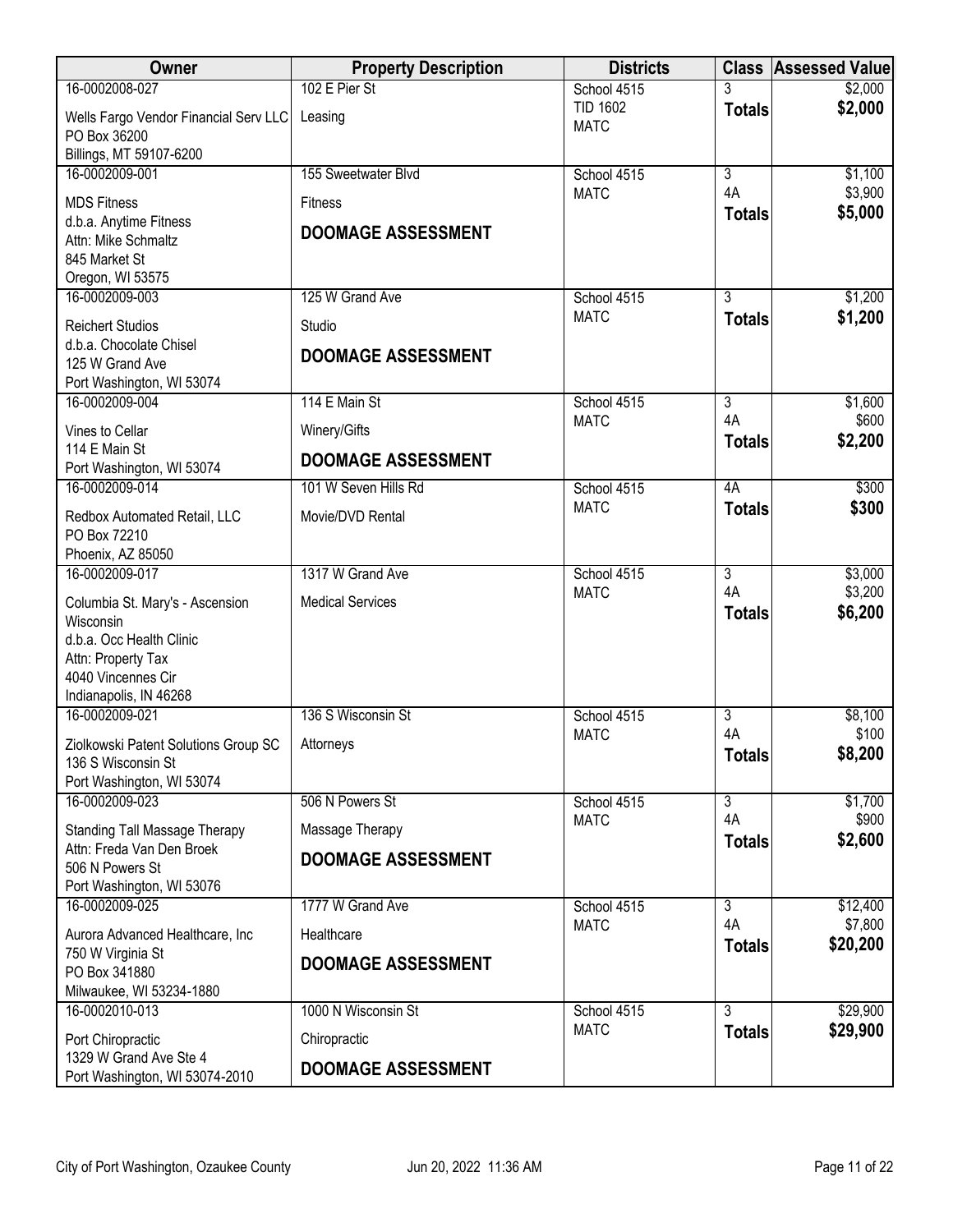| Owner                                                                                           | <b>Property Description</b> | <b>Districts</b> | <b>Class</b>        | <b>Assessed Value</b> |
|-------------------------------------------------------------------------------------------------|-----------------------------|------------------|---------------------|-----------------------|
| 16-0002010-018                                                                                  | 601 N Wisconsin St          | School 4515      |                     | \$20,700              |
| Tina's Patio LLC<br>601 N Wisconsin St<br>Port Washington, WI 53074                             | Bar                         | <b>MATC</b>      | <b>Totals</b>       | \$20,700              |
| 16-0002010-025                                                                                  | 1275 Mineral Springs Rd     | School 4515      | $\overline{3}$      | \$1,000               |
| Quadient Leasing USA, Inc<br>Attn: Tax Department<br>478 Wheelers Farms Rd<br>Milford, CT 06461 | Leasing                     | <b>MATC</b>      | <b>Totals</b>       | \$1,000               |
| 16-0002010-026                                                                                  | 206 N Maple St              | School 4515      | 4A                  | \$200                 |
| Mike the Mechanic, LLC<br>206 N Maple St<br>Port Washington, WI 53074                           | Auto Services               | <b>MATC</b>      | <b>Totals</b>       | \$200                 |
| 16-0002010-027                                                                                  | 215 N Franklin St           | School 4515      | $\overline{3}$      | \$800                 |
| <b>Stanley Convergent Security Solutions</b><br>PO Box 1029                                     | Leasing                     | <b>MATC</b>      | <b>Totals</b>       | \$800                 |
| Dublin, PA 18917-1029<br>16-0002011-002                                                         | 751 W Oakland Ave           | School 4515      | $\overline{3}$      | \$300                 |
|                                                                                                 |                             | <b>MATC</b>      | 4A                  | \$11,200              |
| Cans To-Go LLC<br>751 W Oakland Ave                                                             | Portable Restrooms          |                  | <b>Totals</b>       | \$11,500              |
| Port Washington, WI 53074                                                                       | <b>DOOMAGE ASSESSMENT</b>   |                  |                     |                       |
| 16-0002011-003                                                                                  | 302 N Franklin St           | School 4515      | $\overline{3}$      | \$900                 |
| <b>ZING Boutique</b><br>Attn: James A. Neulreich<br>1512 Woodland Dr<br>Grafton, WI 53024       | Retail                      | <b>MATC</b>      | 4A<br><b>Totals</b> | \$300<br>\$1,200      |
| 16-0002011-005                                                                                  | 314 N Franklin St           | School 4515      | $\overline{3}$      | \$3,400               |
| Pear & Simple                                                                                   | Retail                      | <b>MATC</b>      | <b>Totals</b>       | \$3,400               |
| Attn: Owner/Mgr<br>314 N Franklin St<br>Port Washington, WI 53074                               | <b>DOOMAGE ASSESSMENT</b>   |                  |                     |                       |
| 16-0002011-010                                                                                  | 603 N Moore Rd              | School 4515      | 4A                  | \$134,500             |
| Chep USA, LLC<br>Attn: Marvin F Poer And Company<br>5897 Windward Pkwy<br>Alpharetta, GA 30005  | Leasing                     | <b>MATC</b>      | <b>Totals</b>       | \$134,500             |
| 16-0002011-012                                                                                  | (scattered)                 | School 4515      | 3                   | \$1,700               |
| Farmer Bros Co<br>1912 Farmers Brothers Dr<br>Northlake, TX 76262-1857                          | Leasing                     | <b>MATC</b>      | <b>Totals</b>       | \$1,700               |
| 16-0002011-015                                                                                  | (scattered)                 | School 4515      | $\overline{3}$      | \$4,000               |
| NuCO2 Supply, LLC<br>10 Riverview Dr<br>Danbury, CT 06810                                       | Leasing                     | <b>MATC</b>      | <b>Totals</b>       | \$4,000               |
| 16-0002011-024                                                                                  | 1560 Harris Dr              | School 4515      | $\overline{3}$      | \$17,100              |
| <b>JKA Properties LLC</b>                                                                       | Chiropractic                | <b>MATC</b>      | <b>Totals</b>       | \$17,100              |
| d.b.a. Albiero Chiropractic<br>5182 Upper Lake View Ridge Rd<br>Belgium, WI 53004-9000          | <b>DOOMAGE ASSESSMENT</b>   |                  |                     |                       |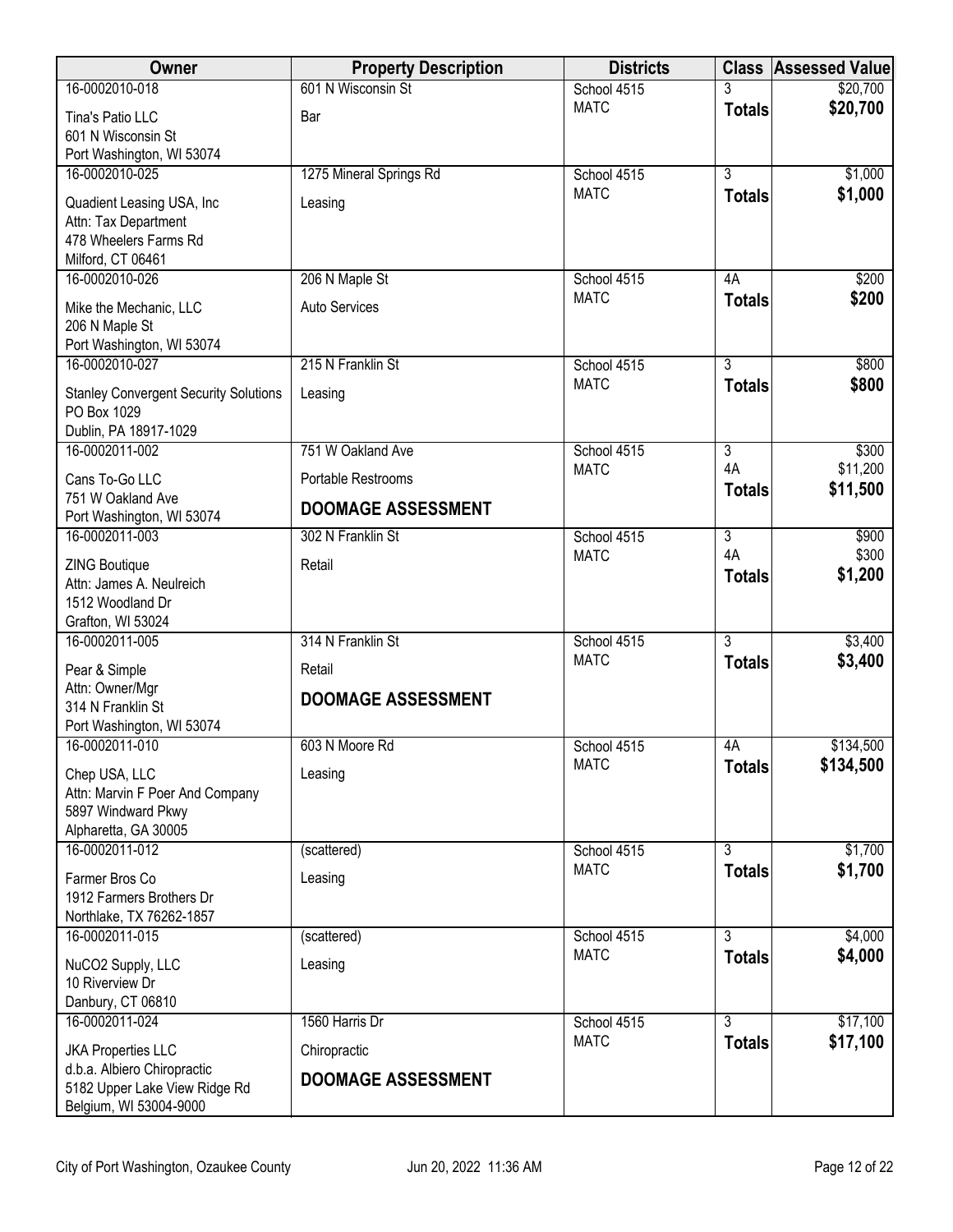| Owner                                                           | <b>Property Description</b> | <b>Districts</b>               |                      | <b>Class Assessed Value</b> |
|-----------------------------------------------------------------|-----------------------------|--------------------------------|----------------------|-----------------------------|
| 16-0002011-025                                                  | 1800 Granite Ln             | School 4515                    | 3                    | \$21,600                    |
| Ellen's Home LLC                                                | Assisted Living             | <b>MATC</b>                    | 4A<br><b>Totals</b>  | \$700<br>\$22,300           |
| Attn: David Landers<br>4780 Birchwood Trl                       |                             |                                |                      |                             |
| West Bend, WI 53095                                             |                             |                                |                      |                             |
| 16-0002012-005                                                  | 211 N Franklin St           | School 4515                    | $\overline{3}$       | \$6,400                     |
| ZuZu Pedals                                                     | Retail                      | <b>TID 1602</b>                | 4A                   | \$500                       |
| Attn: Tammy Oreskovic                                           |                             | <b>MATC</b>                    | <b>Totals</b>        | \$6,900                     |
| 211 N Franklin St                                               |                             |                                |                      |                             |
| Port Washington, WI 53074<br>16-0002012-014                     | 175 Sweetwater Blvd         | School 4515                    | 3                    | \$21,900                    |
|                                                                 |                             | <b>MATC</b>                    | 4A                   | \$400                       |
| AT Companies, LLC<br>d.b.a. Linhz's Nail Design & Spa           | Salon                       |                                | <b>Totals</b>        | \$22,300                    |
| Attn: Thu Pham                                                  |                             |                                |                      |                             |
| 175 Sweetwater Blvd                                             |                             |                                |                      |                             |
| Port Washington, WI 53074                                       |                             |                                |                      |                             |
| 16-0002012-016                                                  | 1000 N Wisconsin St Unit 6  | School 4515<br><b>MATC</b>     | $\overline{3}$<br>4A | \$24,100<br>\$200           |
| Bell Orthodontic Solutions, LLC                                 | Orthodontics                |                                | <b>Totals</b>        | \$24,300                    |
| 1000 N Wisconson St Ste 6<br>Port Washington, WI 53074          |                             |                                |                      |                             |
| 16-0002012-021                                                  | (scattered)                 | School 4515                    | 3                    | \$100                       |
| American Messaging Services LLC                                 | Services                    | <b>MATC</b>                    | <b>Totals</b>        | \$100                       |
| Attn: Tax Dept                                                  |                             |                                |                      |                             |
| PO Box 478                                                      |                             |                                |                      |                             |
| Colleyville, TX 76034-0478<br>16-0002012-026                    | 133 W Grand Ave             | School 4515                    | $\overline{3}$       | \$200                       |
|                                                                 |                             | <b>MATC</b>                    | <b>Totals</b>        | \$200                       |
| <b>Fidelity Asset Managemant Inc</b><br>Attn: Property Tax Dept | <b>Financial Services</b>   |                                |                      |                             |
| 601 Riverside Ave                                               |                             |                                |                      |                             |
| Jacksonville, FL 32204                                          |                             |                                |                      |                             |
| 16-0002012-028                                                  | (scattered)                 | School 4515                    | $\overline{3}$       | \$3,300                     |
| Smucker FoodService, Inc.                                       | Leasing                     | <b>TID 1602</b><br><b>MATC</b> | <b>Totals</b>        | \$3,300                     |
| Attn: Tax Dept<br>PO Box 3576                                   |                             |                                |                      |                             |
| Chicago, IL 60654                                               |                             |                                |                      |                             |
| 16-0002012-029                                                  | 116 W Grand Ave Unit 101    | School 4515                    | $\overline{3}$       | \$4,200                     |
| Fancy Pants Inc                                                 | Restaurant                  | <b>MATC</b>                    | <b>Totals</b>        | \$4,200                     |
| d.b.a. Java Dock Cafe                                           | <b>DOOMAGE ASSESSMENT</b>   |                                |                      |                             |
| 116 W Grand Ave #101                                            |                             |                                |                      |                             |
| Port Washington, WI 53074<br>16-0002012-031                     | 600 N Moore Rd              | School 4515                    | $\overline{3}$       | \$2,800                     |
| Lake Shore Dance LLC                                            | Dance Instruction           | <b>MATC</b>                    | 4A                   | \$100                       |
| Attn: Gwendolyn S Agee                                          |                             |                                | <b>Totals</b>        | \$2,900                     |
| 1214 Hans St                                                    |                             |                                |                      |                             |
| West Bend, WI 53090                                             |                             |                                |                      |                             |
| 16-0002013-002                                                  | 108 N Franklin St           | School 4515<br><b>TID 1602</b> | $\overline{3}$<br>4A | \$96,300<br>\$1,400         |
| Duluth Holdings, Inc.                                           | Retail                      | <b>MATC</b>                    | <b>Totals</b>        | \$97,700                    |
| d.b.a. Duluth Trading Co.<br>Attn: Advantax                     |                             |                                |                      |                             |
| 2500 Westfield Dr Ste 202                                       |                             |                                |                      |                             |
| Elgin, IL 60124                                                 |                             |                                |                      |                             |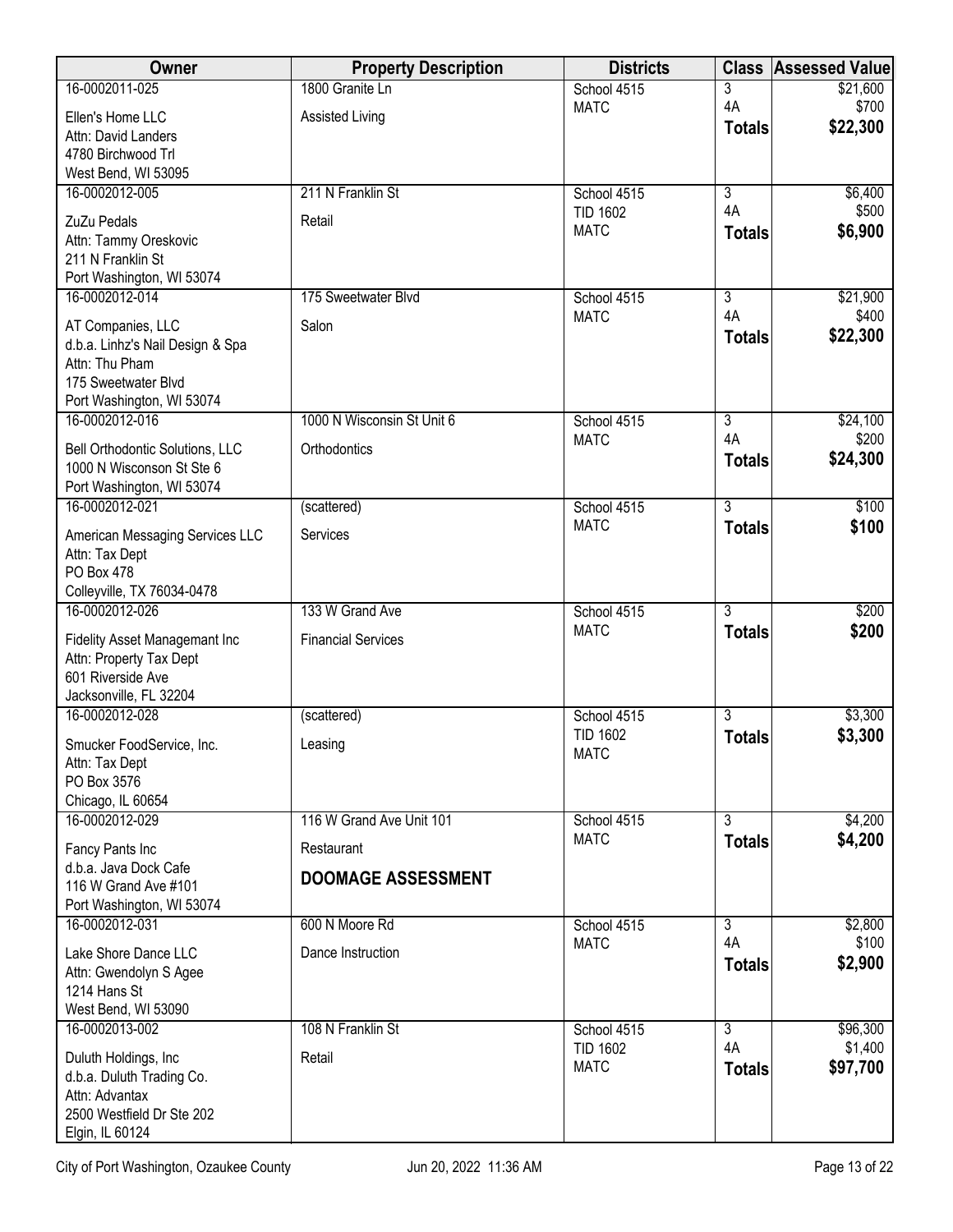| <b>Owner</b>                                                                                      | <b>Property Description</b>  | <b>Districts</b>                              |                                       | <b>Class Assessed Value</b> |
|---------------------------------------------------------------------------------------------------|------------------------------|-----------------------------------------------|---------------------------------------|-----------------------------|
| 16-0002013-015                                                                                    | 415 N Lake St Unit 805       | School 4515                                   | 4A                                    | \$100                       |
| Promo Hagen<br>Attn: Jeff Verhagen<br>415 N Lake St Unit 805<br>Port Washington, WI 53074         | <b>Promotional Marketing</b> | <b>MATC</b>                                   | <b>Totals</b>                         | \$100                       |
| 16-0002013-016                                                                                    | 1329 W Grand Ave Unit 3      | School 4515                                   | $\overline{3}$                        | \$11,700                    |
| CliftonLarsonAllen LLP<br>Attn: Martha Vogel<br>220 S 6th St Ste 300<br>Mineapolis, MN 55402      | Accounting                   | <b>MATC</b>                                   | 4A<br><b>Totals</b>                   | \$20,600<br>\$32,300        |
| 16-0002013-018                                                                                    | 222 E Main St Unit 210       | School 4515                                   | $\overline{3}$                        | \$2,200                     |
| Bill Prince Yacht Design Inc<br>222 E Main St Ste 210                                             | Design                       | <b>TID 1602</b><br><b>MATC</b>                | 4A<br><b>Totals</b>                   | \$500<br>\$2,700            |
| Port Washington, WI 53074                                                                         | <b>DOOMAGE ASSESSMENT</b>    |                                               |                                       |                             |
| 16-0002013-022<br>Impact Performing Arts Center                                                   | 232 E Main St<br>Studio      | School 4515<br><b>TID 1602</b><br><b>MATC</b> | $\overline{3}$<br>4A<br><b>Totals</b> | \$2,300<br>\$900<br>\$3,200 |
| Attn: Jennifer Ratatori<br>232 E Main St<br>Port Washington, WI 53074                             | <b>DOOMAGE ASSESSMENT</b>    |                                               |                                       |                             |
| 16-0002013-023                                                                                    | 1000 N Wisconsin St Unit 2   | School 4515                                   | $\overline{3}$                        | \$2,100                     |
| Patrick Zuelsdorf Insurance Agency                                                                | <b>Insurance Services</b>    | <b>MATC</b>                                   | 4A<br><b>Totals</b>                   | \$100<br>\$2,200            |
| d.b.a. Farmers Insurance<br>1000 N Wisconsin St #2<br>Port Washington, WI 53074                   | <b>DOOMAGE ASSESSMENT</b>    |                                               |                                       |                             |
| 16-0002013-026                                                                                    | 1000 N Wisconsin St Unit 5   | School 4515                                   | $\overline{3}$                        | \$3,800                     |
| Individual Growth Services, Inc<br>1000 N Wisconsin St Ste 5                                      | Assisted Living              | <b>MATC</b>                                   | <b>Totals</b>                         | \$3,800                     |
| Port Washington, WI 53074                                                                         | <b>DOOMAGE ASSESSMENT</b>    |                                               |                                       |                             |
| 16-0002013-028                                                                                    | 531 W Grand Ave              | School 4515                                   | $\overline{3}$                        | \$12,100                    |
| Bella Lei Salon Spa & Boutique                                                                    | Salon                        | <b>MATC</b>                                   | <b>Totals</b>                         | \$12,100                    |
| Attn: Owner/Mgr<br>531 W Grand Ave<br>Port Washington, WI 53074                                   | <b>DOOMAGE ASSESSMENT</b>    |                                               |                                       |                             |
| 16-0002013-030                                                                                    | 127 E Main St Unit 202       | School 4515                                   | $\overline{3}$                        | \$100                       |
| Bankruptcy Law Center LLP<br>11737 W North Ave<br>Wauwatosa, WI 53226                             | Attorneys                    | <b>MATC</b>                                   | <b>Totals</b>                         | \$100                       |
| 16-0002013-034                                                                                    | 925 S Spring St Unit A       | School 4515                                   | $\overline{3}$                        | \$6,200                     |
| Beach Tanning (The)<br>Attn: Robert Wieland<br>925 S Spring St Ste A<br>Port Washington, WI 53074 | Tanning                      | <b>MATC</b>                                   | <b>Totals</b>                         | \$6,200                     |
| 16-0002013-040                                                                                    | (scattered)                  | School 4515                                   | $\overline{3}$                        | \$5,500                     |
| <b>ADT LLC</b><br>PO Box 54767<br>Lexington, KY 40555                                             | <b>Security Services</b>     | <b>MATC</b>                                   | <b>Totals</b>                         | \$5,500                     |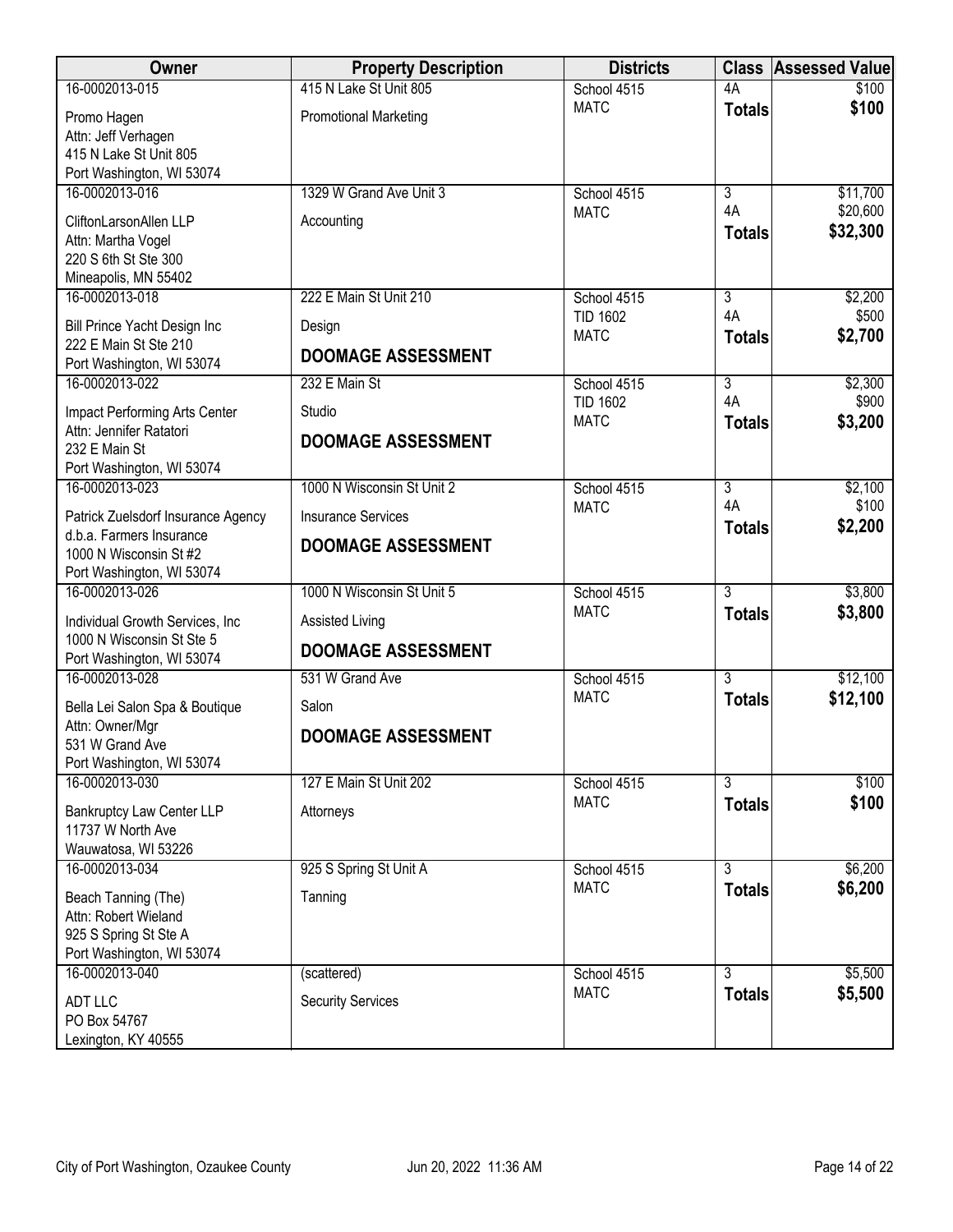| Owner                                               | <b>Property Description</b> | <b>Districts</b>           | <b>Class</b>              | <b>Assessed Value</b> |
|-----------------------------------------------------|-----------------------------|----------------------------|---------------------------|-----------------------|
| 16-0002013-041                                      | 110 S Wisconsin St Unit 6   | School 4515                | 3                         | \$1,100               |
| Kowal Investment Group LLC                          | <b>Financial Services</b>   | <b>MATC</b>                | 4A                        | \$200<br>\$1,300      |
| Attn: Jeffrey Kowal                                 |                             |                            | <b>Totals</b>             |                       |
| W238 N1660 Busse Rd Ste 100                         |                             |                            |                           |                       |
| Waukesha, WI 53188<br>16-0002013-047                | 927 S Spring St Unit D      | School 4515                | $\overline{3}$            | \$1,100               |
|                                                     |                             | <b>MATC</b>                | 4A                        | \$600                 |
| Port's Smoke Shop LLC                               | Retail                      |                            | <b>Totals</b>             | \$1,700               |
| 927 S Spring St Unit D<br>Port Washington, WI 53074 | <b>DOOMAGE ASSESSMENT</b>   |                            |                           |                       |
| 16-0002013-049                                      | (scattered)                 | School 4515                | 4A                        | \$8,200               |
| DS Services of America Inc                          | Leasing                     | <b>MATC</b>                | <b>Totals</b>             | \$8,200               |
| d.b.a. Primo Water North America                    |                             |                            |                           |                       |
| 4221 W Boy Scout Blvd Ste 400                       |                             |                            |                           |                       |
| Tampa, FL 33607                                     |                             |                            |                           |                       |
| 16-0002014-010                                      | 308 N Franklin St           | School 4515<br><b>MATC</b> | $\overline{3}$<br>4A      | \$4,400<br>\$500      |
| McBunsen II, LLC<br>308 N Franklin St               | Restaurant                  |                            | <b>Totals</b>             | \$4,900               |
| Port Washington, WI 53074-1904                      | <b>DOOMAGE ASSESSMENT</b>   |                            |                           |                       |
| 16-0002014-012                                      | 117 E Van Buren St          | School 4515                | $\overline{3}$            | \$6,200               |
| <b>Brikat Enterprises LLC</b>                       | Assisted Living             | <b>MATC</b>                | 4A                        | \$200                 |
| d.b.a. Anita Gardens                                |                             |                            | <b>Totals</b>             | \$6,400               |
| Attn: Nicholas Benavides                            |                             |                            |                           |                       |
| 902 S Main St<br>Saukville, WI 53080                |                             |                            |                           |                       |
| 16-0002015-001                                      | 201 W Grand Ave             | School 4515                | $\overline{3}$            | \$6,200               |
|                                                     |                             | <b>TID 1602</b>            | <b>Totals</b>             | \$6,200               |
| Rascals Port<br>201 W Grand Ave                     | Bar                         | <b>MATC</b>                |                           |                       |
| Port Washington, WI 53074                           | <b>DOOMAGE ASSESSMENT</b>   |                            |                           |                       |
| 16-0002015-003                                      | 201 N Franklin St           | School 4515                | $\overline{\overline{3}}$ | \$10,200              |
| YBBBQ2 Operations                                   | Restaurant                  | <b>TID 1602</b>            | 4A                        | \$8,300               |
| d.b.a. Yummy Bones BBQ                              |                             | <b>MATC</b>                | <b>Totals</b>             | \$18,500              |
| 201 N Franklin St                                   |                             |                            |                           |                       |
| Port Washington, WI 53074                           |                             |                            |                           |                       |
| 16-0002015-004                                      | 1475 W Grand Ave            | School 4515                | $\overline{3}$            | \$1,600               |
| CIT Finance LLC                                     | Leasing                     | <b>MATC</b>                | <b>Totals</b>             | \$1,600               |
| Attn: Ryan LLC                                      |                             |                            |                           |                       |
| PO Box 460709                                       |                             |                            |                           |                       |
| Houston, TX 77056<br>16-0002016-002                 | 241 Indigo Dr               | School 4515                | $\overline{3}$            | \$200                 |
|                                                     |                             | <b>MATC</b>                | 4A                        | \$100                 |
| Pro-Lite Sports<br>Attn: Neil Friedenberg           | Assembly & Distribution     |                            | <b>Totals</b>             | \$300                 |
| <b>PO Box 204</b>                                   |                             |                            |                           |                       |
| Port Washington, WI 53074-0204                      |                             |                            |                           |                       |
| 16-0002016-003                                      | 690 W Oakland St            | School 4515                | $\overline{3}$            | \$14,700              |
| Aldrich Chemical Company LLC                        | Warehouse                   | <b>MATC</b>                | 4A                        | \$11,900              |
| 6000 N Teutonia Ave                                 |                             |                            | <b>Totals</b>             | \$26,600              |
| Milwaukee, WI 53209                                 |                             |                            |                           |                       |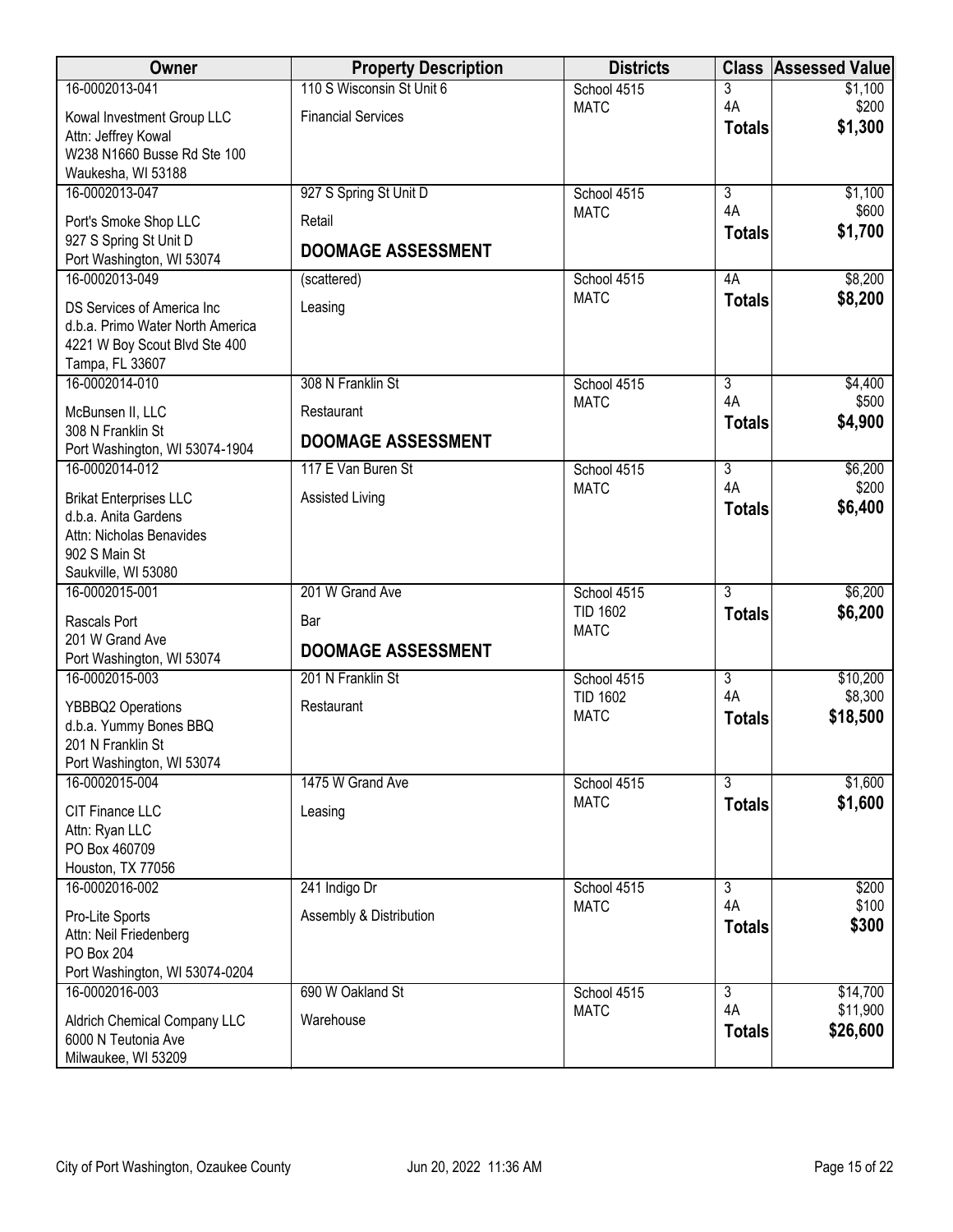| Owner                                               | <b>Property Description</b> | <b>Districts</b>           | <b>Class</b>                    | <b>Assessed Value</b> |
|-----------------------------------------------------|-----------------------------|----------------------------|---------------------------------|-----------------------|
| 16-0002016-004                                      | 1032 S Spring St            | School 4515                | 3                               | \$22,000              |
| Align Chiropractic                                  | Chiropractic                | <b>MATC</b>                | 4A                              | \$3,400               |
| 1032 S Spring St                                    |                             |                            | <b>Totals</b>                   | \$25,400              |
| Port Washington, WI 53074                           |                             |                            |                                 |                       |
| 16-0002016-009                                      | 1119 N Wisconsin St         | School 4515                | $\overline{\overline{3}}$<br>4A | \$54,500<br>\$200     |
| NSH Port Washington LLC                             | Assisted Living             | <b>MATC</b>                | <b>Totals</b>                   | \$54,700              |
| d.b.a. Heritage Health Services                     |                             |                            |                                 |                       |
| 640 N Vel R Phillips Ave<br><b>Ste 200</b>          |                             |                            |                                 |                       |
| Milwaukee, WI 53203-2807                            |                             |                            |                                 |                       |
| 16-0002016-010                                      | 101 Freeman Dr              | School 4515                | $\overline{3}$                  | \$300                 |
| Grayhawk Leasing, LLC                               | Leasing                     | <b>MATC</b>                | <b>Totals</b>                   | \$300                 |
| 1412 Main St Ste 1500                               |                             |                            |                                 |                       |
| Dallas, TX 75202                                    |                             |                            |                                 |                       |
| 16-0002016-011                                      | 116 E Walters St            | School 4515                | $\overline{3}$                  | \$100                 |
| Lone Oaks Construction, Inc                         | General Contractor          | <b>MATC</b>                | <b>Totals</b>                   | \$100                 |
| 116 E Walters St                                    |                             |                            |                                 |                       |
| Port Washington, WI 53074                           |                             |                            |                                 |                       |
| 16-0002017-001                                      | (scattered)                 | School 4515<br><b>MATC</b> | 4A<br><b>Totals</b>             | \$300<br>\$300        |
| Amerigas Propane LP                                 | Propane                     |                            |                                 |                       |
| PO Box 798<br>Valley Forge, PA 19482                |                             |                            |                                 |                       |
| 16-0002017-007                                      | (scattered)                 | School 4515                | 4A                              | \$9,900               |
|                                                     |                             | <b>MATC</b>                | <b>Totals</b>                   | \$9,900               |
| Clear Channel Outdoor LLC<br>4830 North Loop 1604 W | <b>Outdoor Advertising</b>  |                            |                                 |                       |
| Ste #111                                            |                             |                            |                                 |                       |
| San Antonio, TX 78249                               |                             |                            |                                 |                       |
| 16-0002017-009                                      | 1600 W Grand Ave            | School 4515                | $\overline{3}$                  | \$11,000              |
| De Lage Landen Financial Services                   | Leasing                     | <b>MATC</b>                | <b>Totals</b>                   | \$11,000              |
| Attn: Corporate Tax Dept                            |                             |                            |                                 |                       |
| 1111 Old Eagle School Rd                            |                             |                            |                                 |                       |
| Wayne, PA 19087<br>16-0002017-011                   | (scattered)                 | School 4515                | $\overline{\overline{3}}$       | \$15,000              |
|                                                     |                             | <b>MATC</b>                | <b>Totals</b>                   | \$15,000              |
| DirecTV LLC                                         | Satellite TV                |                            |                                 |                       |
| Attn: Kroll LLC<br>PO Box 2789                      |                             |                            |                                 |                       |
| Addison, TX 75001                                   |                             |                            |                                 |                       |
| 16-0002017-031                                      | 1430 W Grand Ave            | School 4515                | 3                               | \$35,200              |
| <b>General Parts Distribution LLC</b>               | Automotive Parts Retailer   | <b>MATC</b>                | 4A                              | \$10,400              |
| Attn: Ryan LLC                                      |                             |                            | <b>Totals</b>                   | \$45,600              |
| PO Box 56607                                        |                             |                            |                                 |                       |
| Atlanta, GA 30343                                   |                             |                            |                                 |                       |
| 16-0002017-033                                      | (scattered)                 | School 4515<br><b>MATC</b> | 3<br><b>Totals</b>              | \$5,900<br>\$5,900    |
| Great Lakes Coca-Cola Distribution, LLO             | Wholesale                   |                            |                                 |                       |
| Attn: Tax Dept<br>6250 N River Rd                   |                             |                            |                                 |                       |
| Ste 9000                                            |                             |                            |                                 |                       |
| Rosemont, IL 60018                                  |                             |                            |                                 |                       |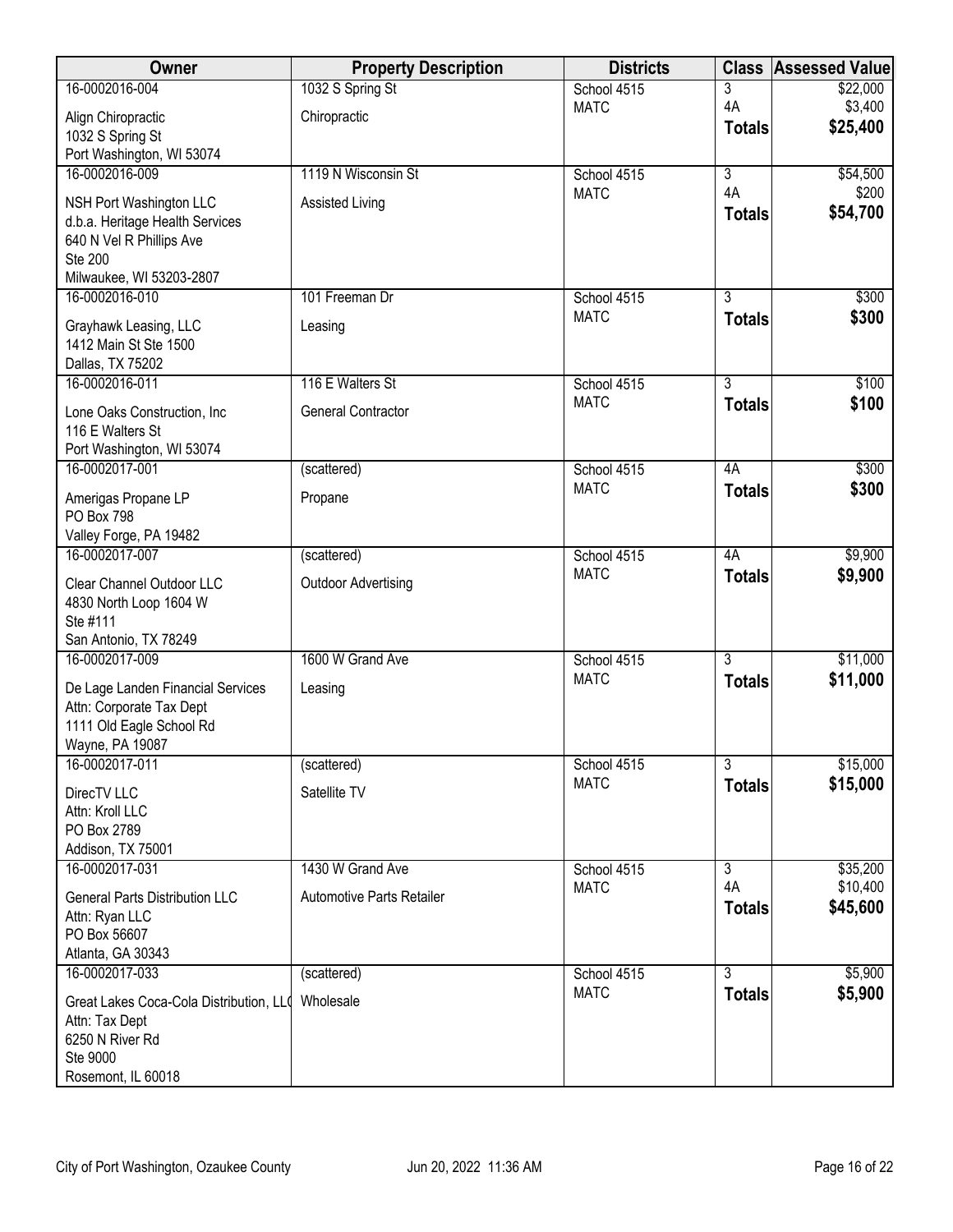| Owner                                                                                                                    | <b>Property Description</b>  | <b>Districts</b>               |                     | <b>Class Assessed Value</b> |
|--------------------------------------------------------------------------------------------------------------------------|------------------------------|--------------------------------|---------------------|-----------------------------|
| 16-0002017-037                                                                                                           | 1140 Maritime Dr             | School 4515                    | 3                   | \$8,600                     |
| GreatAmerica Financial Services Corp<br>625 First St SE                                                                  | Leasing                      | <b>TID 1603</b><br><b>MATC</b> | <b>Totals</b>       | \$8,600                     |
| Cedar Rapids, IA 52401                                                                                                   |                              |                                |                     |                             |
| 16-0002017-040                                                                                                           | 102 N Franklin St            | School 4515<br><b>TID 1602</b> | $\overline{3}$      | \$19,000                    |
| GreatAmerica Financial Services Corp<br>625 First St SE                                                                  | Leasing                      | <b>MATC</b>                    | <b>Totals</b>       | \$19,000                    |
| Cedar Rapids, IA 52401<br>16-0002017-041                                                                                 | 211 N Franklin St Unit 300   | School 4515                    | $\overline{3}$      | \$6,900                     |
|                                                                                                                          |                              | <b>TID 1602</b>                | <b>Totals</b>       | \$6,900                     |
| GreatAmerica Financial Services Corp<br>625 First St SE<br>Cedar Rapids, IA 52401                                        | Leasing                      | <b>MATC</b>                    |                     |                             |
| 16-0002017-046                                                                                                           | 480 W Grand Ave              | School 4515                    | $\overline{3}$      | \$4,100                     |
| UnTangled                                                                                                                | Salon                        | <b>MATC</b>                    | <b>Totals</b>       | \$4,100                     |
| 480 W Grand Ave<br>Port Washington, WI 53074                                                                             | <b>DOOMAGE ASSESSMENT</b>    |                                |                     |                             |
| 16-0002017-055                                                                                                           | 224 N Franklin St            | School 4515                    | $\overline{3}$      | \$2,300                     |
| Beattie Janeshek Realty Group                                                                                            | <b>Real Estate</b>           | <b>MATC</b>                    | <b>Totals</b>       | \$2,300                     |
| 224 N Franklin St                                                                                                        |                              |                                |                     |                             |
| Port Washington, WI 53074<br>16-0002017-061                                                                              | 102 N Franklin St            | School 4515                    | $\overline{3}$      | \$5,700                     |
|                                                                                                                          |                              | <b>TID 1602</b>                | <b>Totals</b>       | \$5,700                     |
| Pitney Bowes Global Financial Services<br><b>LLC</b><br>600 N Westshore Blvd<br>Ste 810                                  | Leasing                      | <b>MATC</b>                    |                     |                             |
| Tampa, FL 33609<br>16-0002017-077                                                                                        | 1777 W Grand Ave             | School 4515                    | 4A                  | \$100                       |
|                                                                                                                          |                              | <b>MATC</b>                    | <b>Totals</b>       | \$100                       |
| Aurora Health Care Ventures -<br>Administrative Office<br>750 W Virginia St<br>PO Box 341880<br>Milwaukee, WI 53234-1880 | <b>Optical Vision Center</b> |                                |                     |                             |
| 16-0002018-005                                                                                                           | 1570 Harris Dr               | School 4515                    | 3                   | \$2,400                     |
| Edward Jones & Co L.P.<br>d.b.a. Tax Reporting #92347<br>PO Box 66528<br>St. Louis, MO 63166-6528                        | <b>Financial Services</b>    | <b>MATC</b>                    | 4A<br><b>Totals</b> | \$1,300<br>\$3,700          |
| 16-0002019-002                                                                                                           | 101 W Seven Hills Rd         | School 4515                    | 3                   | \$105,900                   |
| Fox Bros Piggly Wiggly of Port<br>Washington<br>101 W Seven Hills Rd<br>Port Washington, WI 53074                        | Grocery                      | <b>MATC</b>                    | 4A<br><b>Totals</b> | \$36,400<br>\$142,300       |
| 16-0002019-003                                                                                                           | 1038 S Spring St             | School 4515                    | $\overline{3}$      | \$700                       |
| Wash Multi Family Laundry, LLC                                                                                           | Laundry/Laundromat           | <b>MATC</b>                    | <b>Totals</b>       | \$700                       |
| 2200 195th St<br>Torrance, CA 9051-1120                                                                                  | <b>DOOMAGE ASSESSMENT</b>    |                                |                     |                             |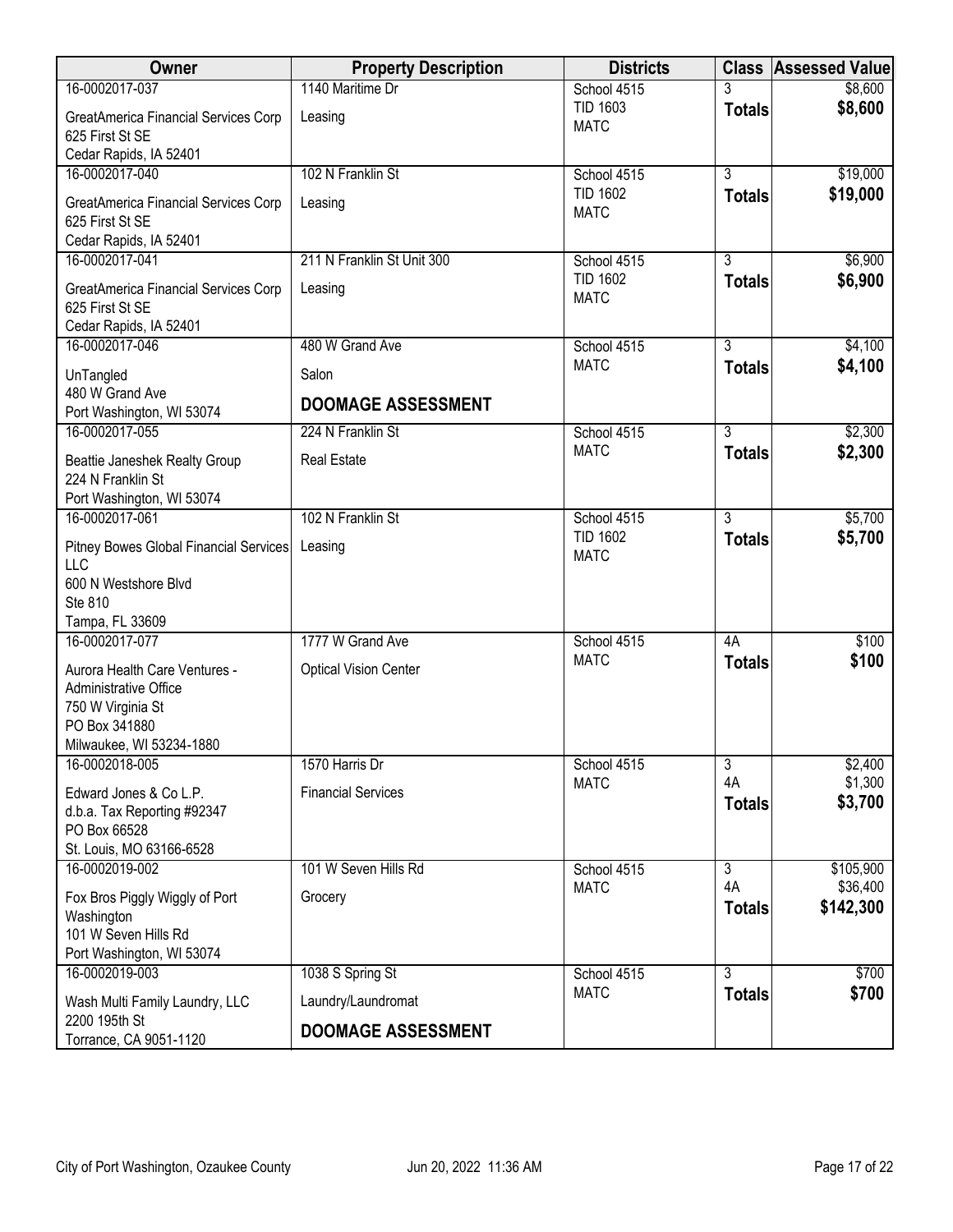| <b>Owner</b>                                             | <b>Property Description</b> | <b>Districts</b>           |                     | <b>Class Assessed Value</b> |
|----------------------------------------------------------|-----------------------------|----------------------------|---------------------|-----------------------------|
| 16-0002019-005                                           | 1119 N Wisconsin St         | School 4515                |                     | \$4,100                     |
| Vitality Foodservice, Inc.                               | Product Dispenser Sales     | <b>MATC</b>                | <b>Totals</b>       | \$4,100                     |
| Attn: Property Tax                                       |                             |                            |                     |                             |
| PO Box 330219<br>Nashville, TN 37203-7501                |                             |                            |                     |                             |
| 16-0002019-006                                           | 1021 N Wisconsin St         | School 4515                | $\overline{3}$      | \$800                       |
| <b>EYM Pizza of Wisconsin</b>                            | Restaurant                  | <b>MATC</b>                | <b>Totals</b>       | \$800                       |
| d.b.a. Pizza Hut #035636                                 |                             |                            |                     |                             |
| PO Box 460189                                            |                             |                            |                     |                             |
| Houston, TX 77056<br>16-0002019-011                      | 1140 Maritime Dr            | School 4515                | $\overline{3}$      | \$30,300                    |
|                                                          |                             | <b>TID 1603</b>            | <b>Totals</b>       | \$30,300                    |
| Gateway Concrete Forming Systems Ind<br>1140 Maritime Dr | Contractor                  | <b>MATC</b>                |                     |                             |
| Port Washington, WI 53074                                |                             |                            |                     |                             |
| 16-0002020-001                                           | 477 W Grand Ave             | School 4515                | $\overline{3}$      | \$5,700                     |
| Le Grand Salon LLC                                       | Salon                       | <b>MATC</b>                | 4A<br><b>Totals</b> | \$2,500<br>\$8,200          |
| Attn: Ashley Fransee                                     | <b>DOOMAGE ASSESSMENT</b>   |                            |                     |                             |
| 477 W Grand Ave<br>Port Washington, WI 53074             |                             |                            |                     |                             |
| 16-0002020-003                                           | 102 E Pier St               | School 4515                | $\overline{3}$      | \$900                       |
| <b>B Squared Financial, LLC</b>                          | <b>Financail Advisor</b>    | <b>TID 1602</b>            | 4A                  | \$1,800                     |
| d.b.a. Lake Financial                                    | <b>DOOMAGE ASSESSMENT</b>   | <b>MATC</b>                | <b>Totals</b>       | \$2,700                     |
| Attn: Justin Behm                                        |                             |                            |                     |                             |
| 102 E Pier St<br>Port Washington, WI 53074-1918          |                             |                            |                     |                             |
| 16-0002020-004                                           | 208 E Pier St               | School 4515                | $\overline{3}$      | \$1,100                     |
| Newport Partners Wealth Management,                      | <b>Financail Advisor</b>    | <b>MATC</b>                | <b>Totals</b>       | \$1,100                     |
| <b>LLC</b>                                               |                             |                            |                     |                             |
| Attn: Jim Asplin/ Chris McCaman                          |                             |                            |                     |                             |
| 208 E Pier St 2nd Floor<br>Port Washington, WI 53074     |                             |                            |                     |                             |
| 16-0002020-006                                           | 201 W Seven Hills Rd        | School 4515                | 3                   | \$1,600                     |
| Hallmark Marketing Company, LLC                          | Retail                      | <b>MATC</b>                | <b>Totals</b>       | \$1,600                     |
| Attn: Tax 407                                            |                             |                            |                     |                             |
| PO Box 419479                                            |                             |                            |                     |                             |
| Kansas City, MO 64141-6479<br>16-0002020-008             | 117 W Grand Ave             | School 4515                | $\overline{3}$      | \$8,300                     |
|                                                          | Leasing                     | <b>MATC</b>                | <b>Totals</b>       | \$8,300                     |
| Johnson Bank Commercial Leasing<br>Division              |                             |                            |                     |                             |
| 555 Main St Ste 330                                      |                             |                            |                     |                             |
| Racine, WI 53403                                         |                             |                            |                     |                             |
| 16-0002020-010                                           | 201 W Seven Hills Rd        | School 4515<br><b>MATC</b> | 3<br><b>Totals</b>  | \$100<br>\$100              |
| National Entertainment Network, LLC                      | <b>Amusement Devices</b>    |                            |                     |                             |
| 246 S Taylor Ave #200<br>Louiseville, CO 80027           |                             |                            |                     |                             |
| 16-0002020-011                                           | 1000 N Wisconsin St Unit 6  | School 4515                | $\overline{3}$      | \$700                       |
| Data Sales Co., Inc                                      | Leasing                     | <b>MATC</b>                | <b>Totals</b>       | \$700                       |
| 3450 W Burnsville Pkwy                                   |                             |                            |                     |                             |
| Burnsville, MN 55337                                     |                             |                            |                     |                             |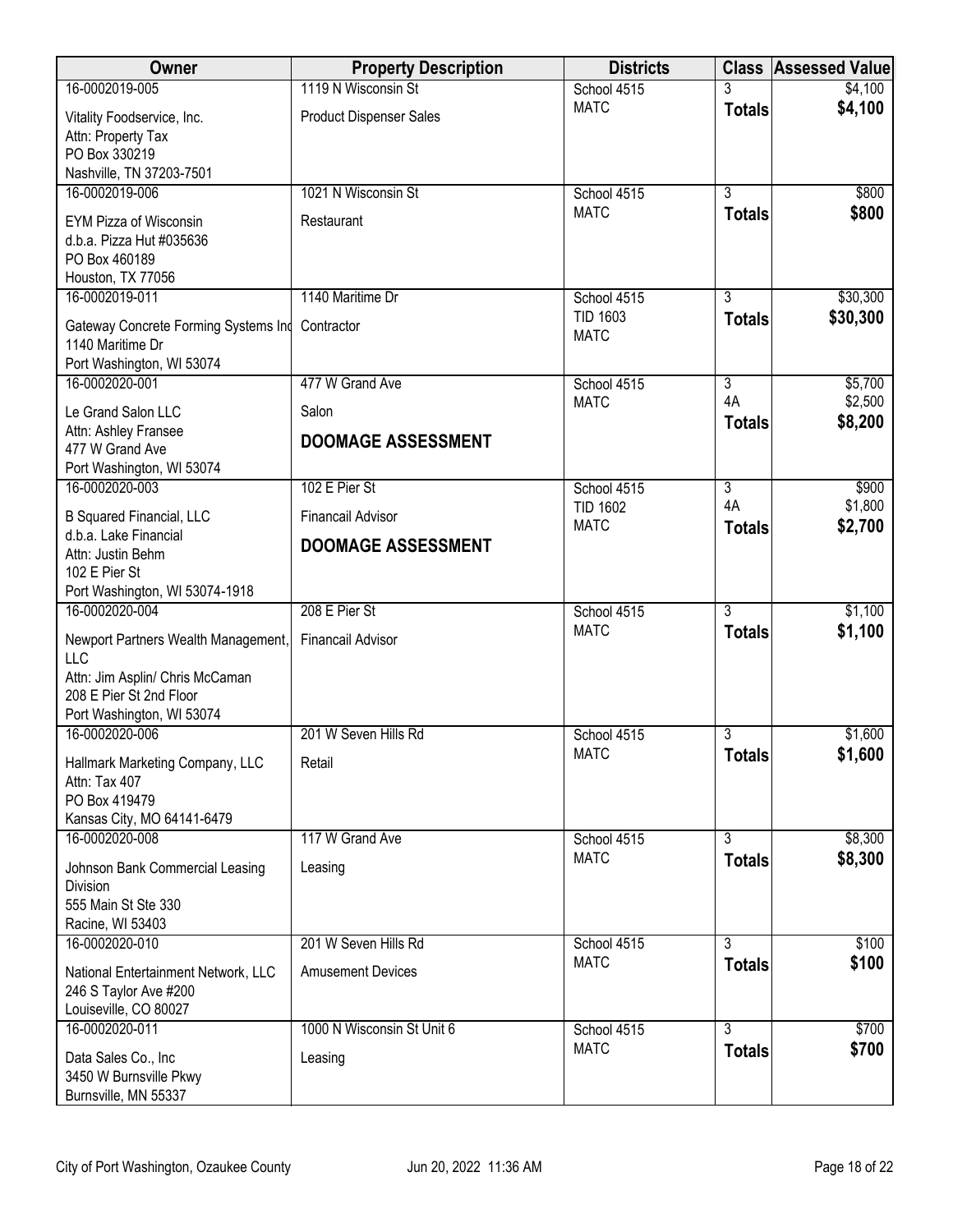| Owner                                                   | <b>Property Description</b> | <b>Districts</b>               | <b>Class</b>   | <b>Assessed Value</b> |
|---------------------------------------------------------|-----------------------------|--------------------------------|----------------|-----------------------|
| 16-0002020-012                                          | 1605 N Wisconsin St         | School 4515                    | 3              | \$32,200              |
| GPM Southeast, LLC                                      | C Store/Gas Station         | <b>MATC</b>                    | 4A             | \$700<br>\$32,900     |
| Attn: Advantax                                          |                             |                                | <b>Totals</b>  |                       |
| 2500 Westfield Dr Ste 202                               |                             |                                |                |                       |
| Elgin, IL 60134<br>16-0002020-013                       | 1100 S Spring St            | School 4515                    | $\overline{3}$ | \$52,100              |
|                                                         |                             | <b>MATC</b>                    | 4A             | \$1,300               |
| GPM Southeast, LLC                                      | C Store/Gas Station         |                                | <b>Totals</b>  | \$53,400              |
| Attn: Advantax<br>2500 Westfield Dr Ste 202             |                             |                                |                |                       |
| Elgin, IL 60134                                         |                             |                                |                |                       |
| 16-0002020-014                                          | (scattered)                 | School 4515                    | 4A             | \$63,400              |
| Waste Management of WI Inc                              | <b>Waste Collection</b>     | <b>MATC</b>                    | <b>Totals</b>  | \$63,400              |
| Attn: Marvin F Poer & Co                                |                             |                                |                |                       |
| PO Box 802206                                           |                             |                                |                |                       |
| Dallas, TX 75380-2206                                   |                             |                                | $\overline{3}$ |                       |
| 16-0002020-015                                          | 922 Sunset Rd               | School 4515<br><b>MATC</b>     | <b>Totals</b>  | \$8,600<br>\$8,600    |
| GreatAmerica Financial Services Corp                    | Leasing                     |                                |                |                       |
| 625 First St SE<br>Cedar Rapids, IA 52401               |                             |                                |                |                       |
| 16-0002020-016                                          | 201 E Seven Hills Rd        | School 4515                    | $\overline{3}$ | \$1,700               |
|                                                         |                             | <b>MATC</b>                    | <b>Totals</b>  | \$1,700               |
| GreatAmerica Financial Services Corp<br>625 First St SE | Leasing                     |                                |                |                       |
| Cedar Rapids, IA 52401                                  |                             |                                |                |                       |
| 16-0002020-017                                          | 1475 W Grand Ave Unit 100   | School 4515                    | 4A             | \$200                 |
| Aurora Pharmacy, Inc (#1264)                            | Pharmacy                    | <b>MATC</b>                    | <b>Totals</b>  | \$200                 |
| PO Box 341880                                           |                             |                                |                |                       |
| 750 W Virginia St                                       |                             |                                |                |                       |
| Milwaukee, WI 53234-1880<br>16-0002020-018              | 207 W Seven Hills Rd        | School 4515                    | $\overline{3}$ | \$4,800               |
|                                                         |                             | <b>MATC</b>                    | <b>Totals</b>  | \$4,800               |
| GreatAmerica Financial Services Corp<br>625 First St SE | Leasing                     |                                |                |                       |
| Cedar Rapids, IA 52401                                  |                             |                                |                |                       |
| 16-0002020-019                                          | 1329 W Grand Ave Unit 200   | School 4515                    | $\overline{3}$ | \$10,100              |
| GreatAmerica Financial Services Corp                    | Leasing                     | <b>MATC</b>                    | <b>Totals</b>  | \$10,100              |
| 625 First St SE                                         |                             |                                |                |                       |
| Cedar Rapids, IA 52401                                  |                             |                                |                |                       |
| 16-0002020-020                                          | 1000 N Wisconsin St         | School 4515                    | $\overline{3}$ | \$9,600               |
| Partners Capital Group, Inc                             | Leasing                     | <b>MATC</b>                    | <b>Totals</b>  | \$9,600               |
| Attn: Advanced Property Tax                             |                             |                                |                |                       |
| Compliance<br>1611 N Interstate 35E Ste 428             |                             |                                |                |                       |
| Carrollton, TX 75006-8616                               |                             |                                |                |                       |
| 16-0002020-021                                          | 128 N Franklin St           | School 4515                    | $\overline{3}$ | \$8,200               |
| Sherper's Inc.                                          | Retail                      | <b>TID 1602</b>                | <b>Totals</b>  | \$8,200               |
| 5750 S 108th St                                         |                             | <b>MATC</b>                    |                |                       |
| Hales Corners, WI 43130                                 |                             |                                |                |                       |
| 16-0002020-022                                          | 222 E Main St               | School 4515                    | $\overline{3}$ | \$1,900               |
| GreatAmerica Financial Services Corp                    | Leasing                     | <b>TID 1602</b><br><b>MATC</b> | <b>Totals</b>  | \$1,900               |
| 625 First St SE                                         |                             |                                |                |                       |
| Cedar Rapids, IA 52401                                  |                             |                                |                |                       |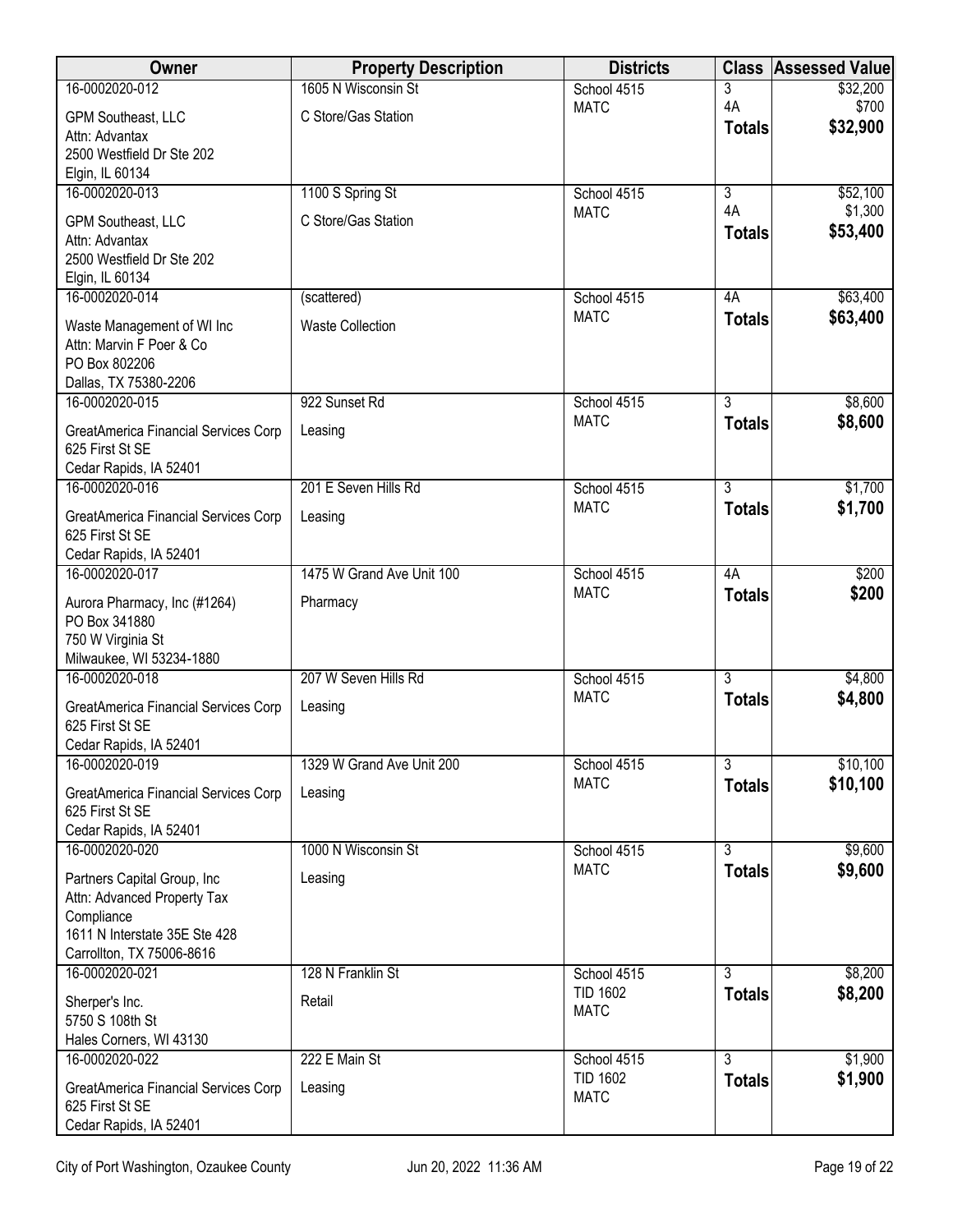| <b>Owner</b>                                                                                                                      | <b>Property Description</b> | <b>Districts</b> |                           | <b>Class Assessed Value</b> |
|-----------------------------------------------------------------------------------------------------------------------------------|-----------------------------|------------------|---------------------------|-----------------------------|
| 16-0002020-023                                                                                                                    | 1372 Elm Ct                 | School 4515      |                           | \$600                       |
| First-Citizens Bank & Trust Company<br>Attn: Ryan LLC<br>PO Box 460709<br>Houston, TX 77056                                       | Leasing                     | <b>MATC</b>      | <b>Totals</b>             | \$600                       |
| 16-0002020-024                                                                                                                    | 350 E Seven Hills Rd        | School 4515      | $\overline{3}$            | \$1,300                     |
| Florida's Natural Food Service, Inc.<br>20205 Hwy 27<br>Lake Wales, FL 33853                                                      | Services                    | <b>MATC</b>      | <b>Totals</b>             | \$1,300                     |
| 16-0002020-025                                                                                                                    | 201 W Seven Hills Rd        | School 4515      | $\overline{\overline{3}}$ | \$61,300                    |
| Dollar Tree Stores, Inc<br>Attn: Dept 120<br>PO Box 460389<br>Houston, TX 77056                                                   | Retail                      | <b>MATC</b>      | 4A<br><b>Totals</b>       | \$900<br>\$62,200           |
| 16-0002021-001                                                                                                                    | 1011 N Wisconsin St         | School 4515      | $\overline{3}$            | \$900                       |
| American Greetings Corporation<br>One American Blvd<br>Cleveland, OH 44145-8151                                                   | Wholesale                   | <b>MATC</b>      | <b>Totals</b>             | \$900                       |
| 16-0002021-002                                                                                                                    | (scattered)                 | School 4515      | $\overline{3}$            | \$300                       |
| Aramark Refreshment Services, LLC<br>PO Box 5316<br>Oakbrook, IL 60522                                                            | Wholesale                   | <b>MATC</b>      | <b>Totals</b>             | \$300                       |
| 16-0002021-003                                                                                                                    | 623 W Grand Ave             | School 4515      | $\overline{3}$            | \$1,100                     |
| Banc of America Leasing and Capital,<br><b>LLC</b><br>PO Box 105578<br>Atlanta, GA 30348                                          | Leasing                     | <b>MATC</b>      | <b>Totals</b>             | \$1,100                     |
| 16-0002021-004                                                                                                                    | 146 S Wisconsin St          | School 4515      | 4A                        | \$7,300                     |
| Brock Services, LLC<br>10343 Sam Houston Park Dr<br><b>Ste 200</b><br>Houston, TX 77064                                           | Services                    | <b>MATC</b>      | <b>Totals</b>             | \$7,300                     |
| 16-0002021-005                                                                                                                    | 1605 N Wisconsin St         | School 4515      | $\overline{3}$            | \$1,200                     |
| <b>Canon Financial Services Inc</b><br>Attn: Tax Dept<br>PO Box 5008<br>158 Gaither Dr<br>Mount Laurel, NJ 08054                  | Leasing                     | <b>MATC</b>      | <b>Totals</b>             | \$1,200                     |
| 16-0002021-006                                                                                                                    | 1100 S Spring St            | School 4515      | $\overline{3}$            | \$1,200                     |
| Canon Financial Services Inc<br>Attn: Tax Dept<br>PO Box 5008<br>158 Gaither Dr<br>Mount Laurel, NJ 08054                         | Leasing                     | <b>MATC</b>      | <b>Totals</b>             | \$1,200                     |
| 16-0002021-007                                                                                                                    | 1011 N Wisconsin St         | School 4515      | $\overline{3}$            | \$65,500                    |
| Dolgencorp, LLC<br>d.b.a. Dollar General #22544<br>Attn: Corporate Tax Consulting<br>PO Box 503410<br>Indianapolis, IN 46256-3410 | Retail                      | <b>MATC</b>      | 4A<br><b>Totals</b>       | \$12,100<br>\$77,600        |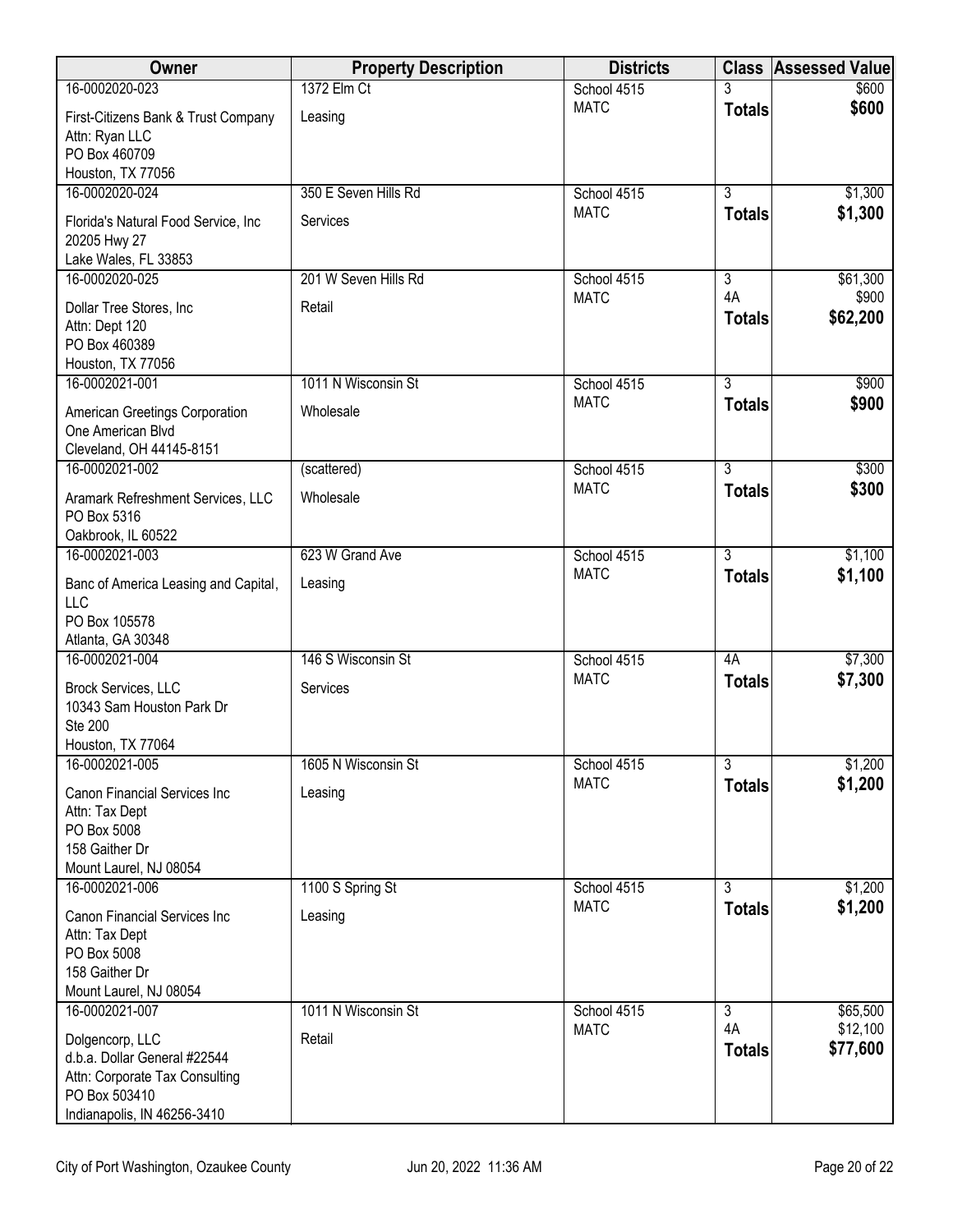| <b>Owner</b>                                           | <b>Property Description</b>          | <b>Districts</b>               |                                 | <b>Class Assessed Value</b> |
|--------------------------------------------------------|--------------------------------------|--------------------------------|---------------------------------|-----------------------------|
| 16-0002021-009                                         | 1605 N Wisconsin St                  | School 4515                    |                                 | \$1,600                     |
| Transaction Network Services, Inc                      | Services                             | <b>MATC</b>                    | <b>Totals</b>                   | \$1,600                     |
| Attn: Property Tax                                     |                                      |                                |                                 |                             |
| 10740 Park Ridge Blvd                                  |                                      |                                |                                 |                             |
| Ste 100                                                |                                      |                                |                                 |                             |
| Reston, VA 20191<br>16-0002022-000                     | 215 W Seven Hills Rd                 | School 4515                    | $\overline{3}$                  | \$12,700                    |
|                                                        |                                      | <b>MATC</b>                    | 4A                              | \$400                       |
| Jolie Nails Spa, LLC                                   | Nail Spa                             |                                | <b>Totals</b>                   | \$13,100                    |
| 215 W Seven Hills Rd<br>Port Washington, WI 53074-2508 |                                      |                                |                                 |                             |
| 16-0002022-001                                         | 1000 N Wisconsin St Unit 3           | School 4515                    | 4A                              | \$400                       |
|                                                        |                                      | <b>MATC</b>                    | <b>Totals</b>                   | \$400                       |
| That Natural Place, LLC<br>Attn: Shelly Skorik         | <b>Holistic Services &amp; Sales</b> |                                |                                 |                             |
| 1000 N Wisconsin St Stop 3                             |                                      |                                |                                 |                             |
| Port Washington, WI 53074-1286                         |                                      |                                |                                 |                             |
| 16-0002022-002                                         | 1329 W Grand Ave Unit 1A             | School 4515                    | $\overline{3}$                  | \$7,500                     |
| Mosiac 360, LLC                                        | <b>Professional Services</b>         | <b>MATC</b>                    | 4A<br><b>Totals</b>             | \$2,500<br>\$10,000         |
| 1329 W Grand Ave Ste 1A<br>Port Washington, WI 53074   | <b>DOOMAGE ASSESSMENT</b>            |                                |                                 |                             |
| 16-0002022-003                                         | 229 N Franklin St                    | School 4515                    | $\overline{3}$                  | \$5,000                     |
| The Board Shack                                        | Retail                               | <b>MATC</b>                    | <b>Totals</b>                   | \$5,000                     |
| Attn: Shawn Knitt                                      |                                      |                                |                                 |                             |
| 229 N Franklin St                                      | <b>DOOMAGE ASSESSMENT</b>            |                                |                                 |                             |
| Port Washington, WI 53074-1934                         |                                      |                                |                                 |                             |
| 16-0002022-004                                         | (scattered)                          | School 4515                    | $\overline{3}$                  | \$1,300                     |
| <b>ADT Commercial LLC</b>                              | Leasing                              | <b>MATC</b>                    | <b>Totals</b>                   | \$1,300                     |
| PO Box 54767                                           |                                      |                                |                                 |                             |
| Lexington, KY 40555                                    |                                      |                                |                                 |                             |
| 16-0002022-005                                         | 425 W Walters St                     | School 4515                    | $\overline{\overline{3}}$<br>4A | \$1,900                     |
| Superior Hearing Systems Inc                           | <b>Medical Services</b>              | <b>MATC</b>                    | <b>Totals</b>                   | \$100<br>\$2,000            |
| 623 Elm St                                             |                                      |                                |                                 |                             |
| West Bend, WI 53095                                    |                                      |                                |                                 |                             |
| 16-0002022-006                                         | 226 E Main St                        | School 4515<br><b>TID 1602</b> | $\overline{3}$                  | \$2,500<br>\$2,500          |
| Locally Inspired, LLC                                  | Retail                               | <b>MATC</b>                    | <b>Totals</b>                   |                             |
| Attn: Kelly Brown<br>226 E Main St                     | <b>DOOMAGE ASSESSMENT</b>            |                                |                                 |                             |
| Port Washington, WI 53074-1916                         |                                      |                                |                                 |                             |
| 16-0002022-007                                         | 114 E Grand Ave                      | School 4515                    | 3                               | \$2,500                     |
| The Bee Hive, LLC                                      | Eye Lash Salon                       | <b>TID 1602</b>                | 4A                              | \$500                       |
| 114 E Grand Ave                                        | <b>DOOMAGE ASSESSMENT</b>            | <b>MATC</b>                    | <b>Totals</b>                   | \$3,000                     |
| Port Washington, WI 53074-2215                         |                                      |                                |                                 |                             |
| 16-0002022-008                                         | 1532 N Grant St                      | School 4515                    | $\overline{3}$                  | \$1,100                     |
| <b>Baxter Healthcare Corporation</b>                   | Leasing                              | <b>MATC</b>                    | <b>Totals</b>                   | \$1,100                     |
| Attn: Ryan LLC                                         |                                      |                                |                                 |                             |
| PO Box 4900                                            |                                      |                                |                                 |                             |
| Dept-313<br>Scottsdale, AZ 85261-4900                  |                                      |                                |                                 |                             |